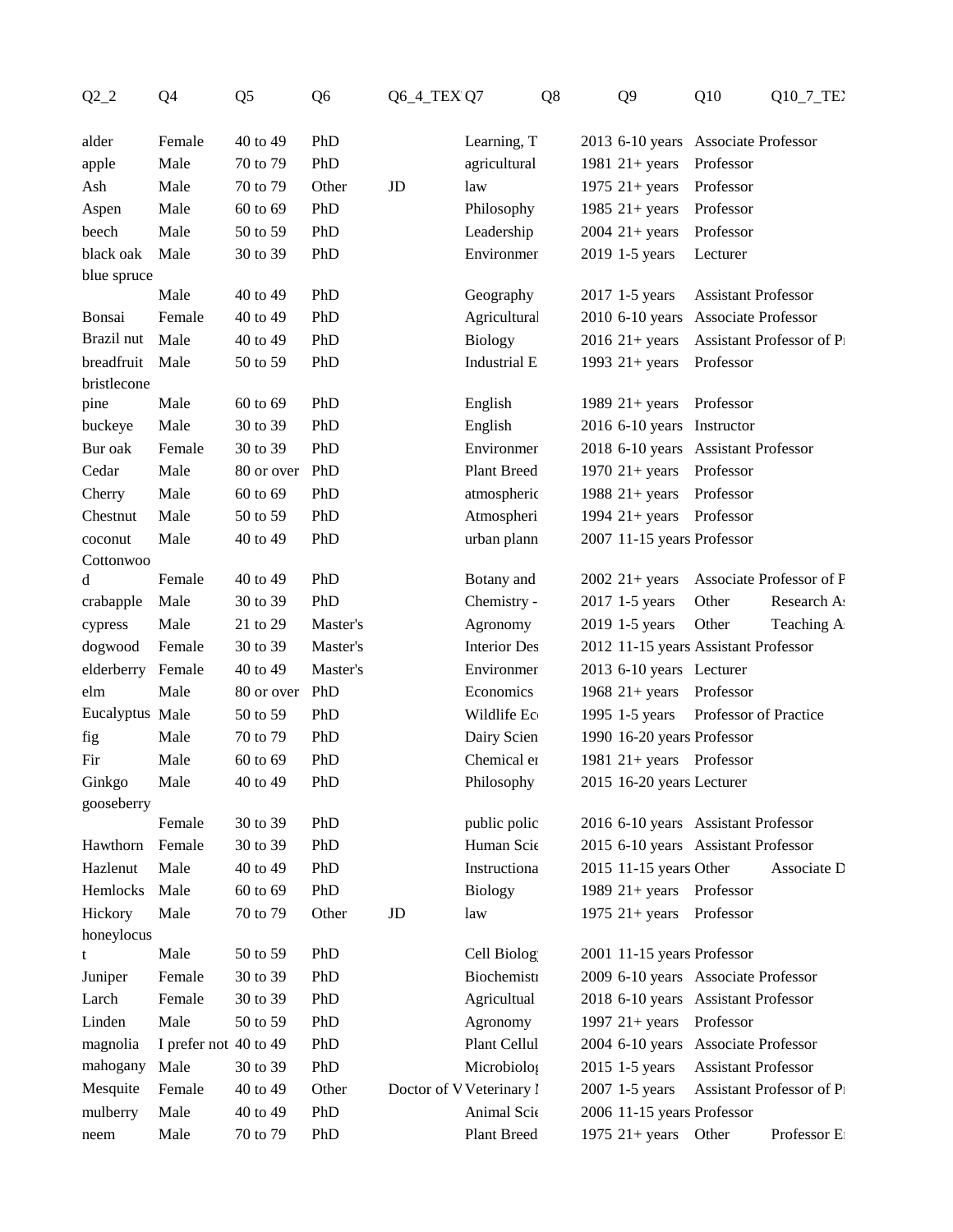| nutmeg      | Male   | 50 to 59       | PhD        |                 | <b>Biology</b>      | 1999 11-15 years Professor           |                            |                                           |
|-------------|--------|----------------|------------|-----------------|---------------------|--------------------------------------|----------------------------|-------------------------------------------|
| palm        | Male   | 21 to 29       | Bachelor's |                 | Environmer          | 2019 1-5 years                       | Other                      | Research A                                |
| papaya      | Male   | 80 or over PhD |            |                 | <b>Biological</b> S | 1967 $21 + years$                    | Professor                  |                                           |
| paper birch | Female | 50 to 59       | PhD        |                 | <b>Statistics</b>   | $2000 \t21 + years$                  | Professor                  |                                           |
| pear        | Male   | 30 to 39       | Other      | JD              | Law                 | 2011 1-5 years                       | <b>Assistant Professor</b> |                                           |
| Pecan       | Male   | 40 to 49       | Other      | JD              | Law                 | 2005 6-10 years Associate Professor  |                            |                                           |
| pitch pine  | Male   | 60 to 69       | Other      | European st Law |                     | 1998 $21 + years$                    | Professor                  |                                           |
| popler      | Female | $60$ to $69$   | PhD        |                 | Higher Edu          |                                      |                            | 1991 16-20 years Associate Professor of F |
| red maple   | Male   | 70 to 79       | Other      | J.D.            | Law                 | 1971 $21+ years$                     | Instructor                 |                                           |
| red oak     | Male   | 70 to 79       | Other      | <b>LLM</b>      | Law                 | 1982 21+ years Professor of Practice |                            |                                           |
| redcedar    | Male   | 50 to 59       | Other      | J.D.            | Law                 | 1994 11-15 years Adjunct Faculty     |                            |                                           |
| sassafras   | Female | 40 to 49       | PhD        |                 | Agronomy            |                                      |                            | 2008 16-20 years Assistant Professor of P |
| sequoia     | Male   | 30 to 39       | PhD        |                 | Agronomy            | 2012 6-10 years Associate Professor  |                            |                                           |
| silver      |        |                |            |                 |                     |                                      |                            |                                           |
| maple       | Female | 50 to 59       | Master's   |                 | Public Hort         | 2016 6-10 years Other                |                            | <b>Extension E</b>                        |
| Spruce      | Male   | 70 to 79       | Master's   |                 | <b>MBA</b>          |                                      |                            | 2000 11-15 years Associate Professor of F |
| sugar       |        |                |            |                 |                     |                                      |                            |                                           |
| maple       | Male   | 50 to 59       | PhD        |                 | Veterinary!         |                                      |                            | 2002 16-20 years Assistant Professor of P |
| sweetgum    | Female | 30 to 39       | Master's   |                 | Textiles, M         | 2013 6-10 years Lecturer             |                            |                                           |
| sycamore    | Male   | 50 to 59       | PhD        |                 | Agricultural        | 1997 $21 + years$                    | Professor                  |                                           |
| Thuja       | Female | 30 to 39       | Other      |                 | law                 | 2011 6-10 years Lecturer             |                            |                                           |
| walnut      | Female | 60 to 69       | Other      | JD              | Law                 | 1985 1-5 years                       |                            | Assistant Professor of P1                 |
| white oak   | Male   | 30 to 39       | PhD        |                 | Engineering         | 2009 11-15 years Associate Professor |                            |                                           |
| Willow      | Male   | 40 to 49       | PhD        |                 | Political Sci       |                                      |                            | 2010 16-20 years Associate Professor of F |
| yellow      |        |                |            |                 |                     |                                      |                            |                                           |
| birch       | Female | 40 to 49       | Other      | JD              | Law                 | 2004 11-15 years Professor           |                            |                                           |
| yew         | Male   | 50 to 59       | PhD        |                 | Civil and E1        | 1994 $21+ years$ Professor           |                            |                                           |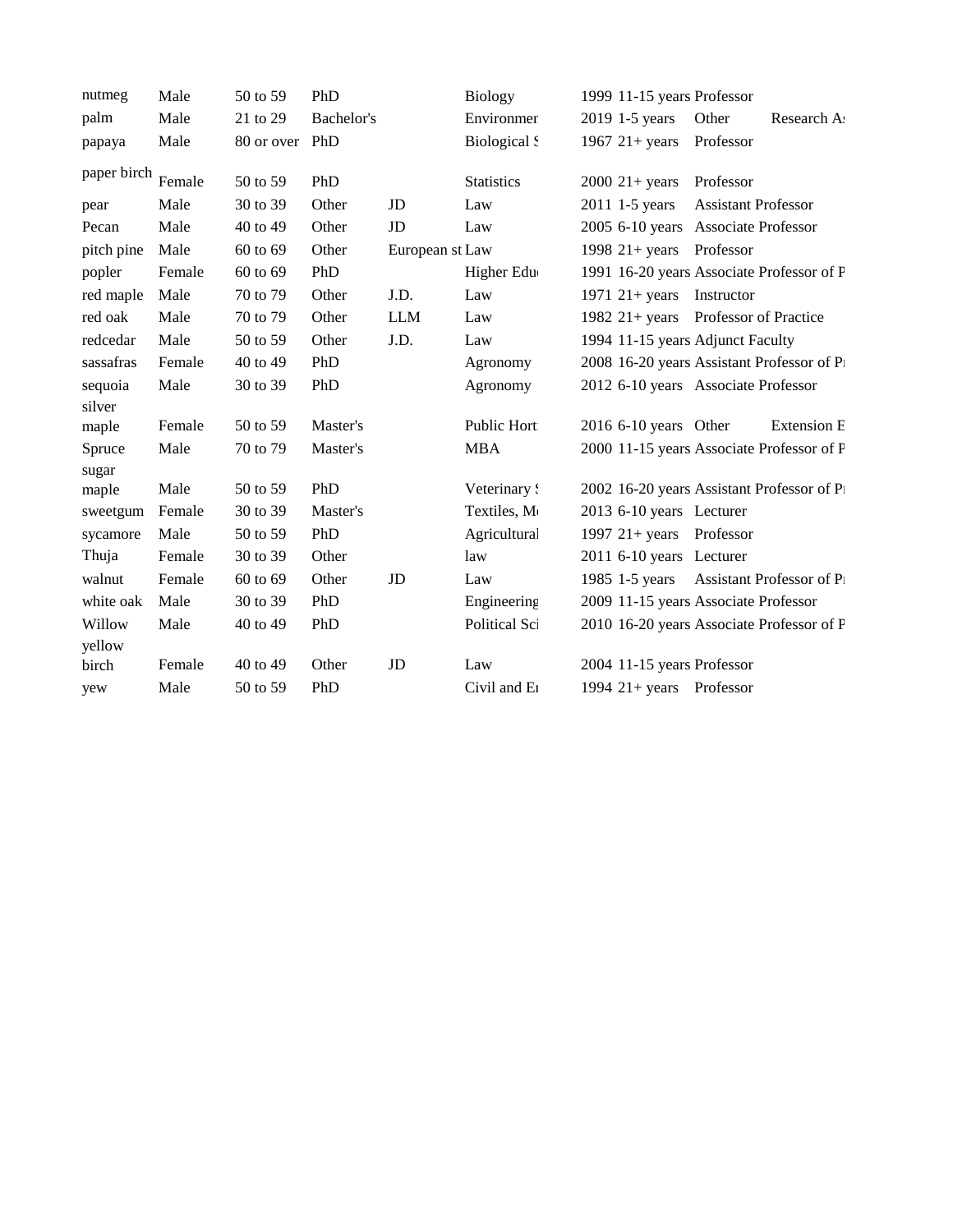## Q11\_1 Q11\_2 Q11\_3 Q11\_4 Q11\_5 Q12\_1 Q12\_2 Q12\_3 Q12\_4 Q12\_5

environmen nature exploitation conservationeconomics Fairly important Fairly importantly important Fairly important Fairly important Fairly important Fairly important Fairly important Fairly important Fairly important Fair climate energy waste pollution water Very import Very import Very import Very import Very import Environmer Necessary Attainable Choices Motivation Very import Very import Very import Fairly importently impo environmen natural reso long-term maintaining balance Fairly important Fairly important Very important Fairly import Conservatio Preservation Stewardship Responsibil Protection Very import Very import Very import Very import Very import

responsible stewards conscious environment uture Very import Unsure Fairly important Very important Fairly import

persistence balance equity Turner Overused Fairly imports Slightly Fairly importantly important Slightly Environmer Behaviors Climate People Economics Very import Very import Fairly import Very import Very import Stewardship Equity Climate Water Anthropoce Slightly Slightly Not at all in Very import Slightly Manufacturi Energy Efficiency TBL Planet Very import Fairly importantly importent Fairly import

caution idealistic restoration resilience greenwash Not at all in Unsure Slightly Unsure Unsure Research Food Energy Time Economy Fairly important Very import Fairly importent Fairly importent Fairly import Resilience Greenwashi Money Environmer Resources Fairly important Fairly important Unsure Unsure Long-term Holistic Systems Resource Et Integrated Very import Very import Very import Very import Very import environmen adaptation justice equitability future Very import Very important Fairly important Fairly important Fairly import future preserve natural system relationship Fairly important Slightly Very import Very import Fairly import sustainablity sustainable na na na na Very import Fairly import Fairly importantly important Fairly important Fairly important Fairly important Fairly important Fairly important Fairly important Fairly important Fairly imp

Green Renewable Ecological MaintainablLow-impact Unsure Unsure Fairly import Fairly import Fairly import Fairly import Water Food Humanity Health Ecosystem Very import Fairly import Fairly import Very import Very import Future Selfless Challenging Sacrifice Unity Fairly imports Selfless Selfless Selfless Selfless Selfless Selfless Selfless Selfless Selfless Selfless Selfless Selfless Selfless Selfless Selfless Selfless Selfless Selfless S Material che Indoor environmentally and reused or reembodied et Very import Very importantly important Fairly importent Fairly important Fairly important Fairly important Fairly important Fairly important Fairly important resilience systems meeting nee future generations Fairly import Fairly important Slightly Very imported Fairly import endurance future opportunity generations conservation Fairly import Slightly Fairly important Slightly Fairly important Slightly Fairly important Order of the Very important Very important Very important Very important Ver maintain future cooperation goals mutual Fairly importune Unsure Slightly Fairly important Unsure Slightly Available Affordable Nutritious Environmer Shelf-life Very import Very import Very import Very import Very import Environmer Economy Society Next genera Resilience Very import Fairly import Very import Very import Very import reduce reuse recycle conserve level-down Unsure Slightly Unsure Fairly importantly important Fairly important F

stewardship survival environmen climate change resilience Very import Very important Very important Very import Longevity Environmer Reduce Green Challenge Very import Very import Fairly import Very import Very import recycle climate change food / agriculture environment responsibility Very import Unsure Very important Very important Very import footprint energy consumption disparity water Very import Fairly importantly importantly important Fairly important Fairly important Fairly important Fairly important Fairly important Fairly important Fairly important Fairl buzz many meani hokey 4 5 Very important Very important Very important Very important Very important Very import

recycle persistent environment good progressive Fairly importantly important Fairly importantly important Fairly important Fairly important Fairly important Fairly important Fairly important Fairly important Fairly importa renewable energy recycle reuse repurpose Very import Unsure Fairly importantly importantly important Fairly important Fairly important Fairly important Fairly important Fairly important Fairly important Fairly important Fa water agriculture recylcing regenerative environment Unsure Unsure Unsure Unsure Unsure Unsure safety protection mabuhay (ta complexity management Very import Fairly important Fairly important Very import water fertilizer microbiome soil quality crop yield Fairly important Unsure Fairly important Unsure green clean emissions food waste resilient Very import Fairly import Fairly importantly important Fairly important Fairly important Fairly important Fairly important Fairly important Fairly important Fairly important Fairl overused misunderstomarketing g USRSB multigenera Very import Very import Very important Very important Very import Environmer Profitability Social conce Water efficiency Very import Fairly important Fairly important Profitability Social conce Water efficiency Very important Fairly important Profitability Social conce Water Continuatio Ecology Networks Metrics beneficial Fairly import Fairly import Fairly import Fairly import Fairly import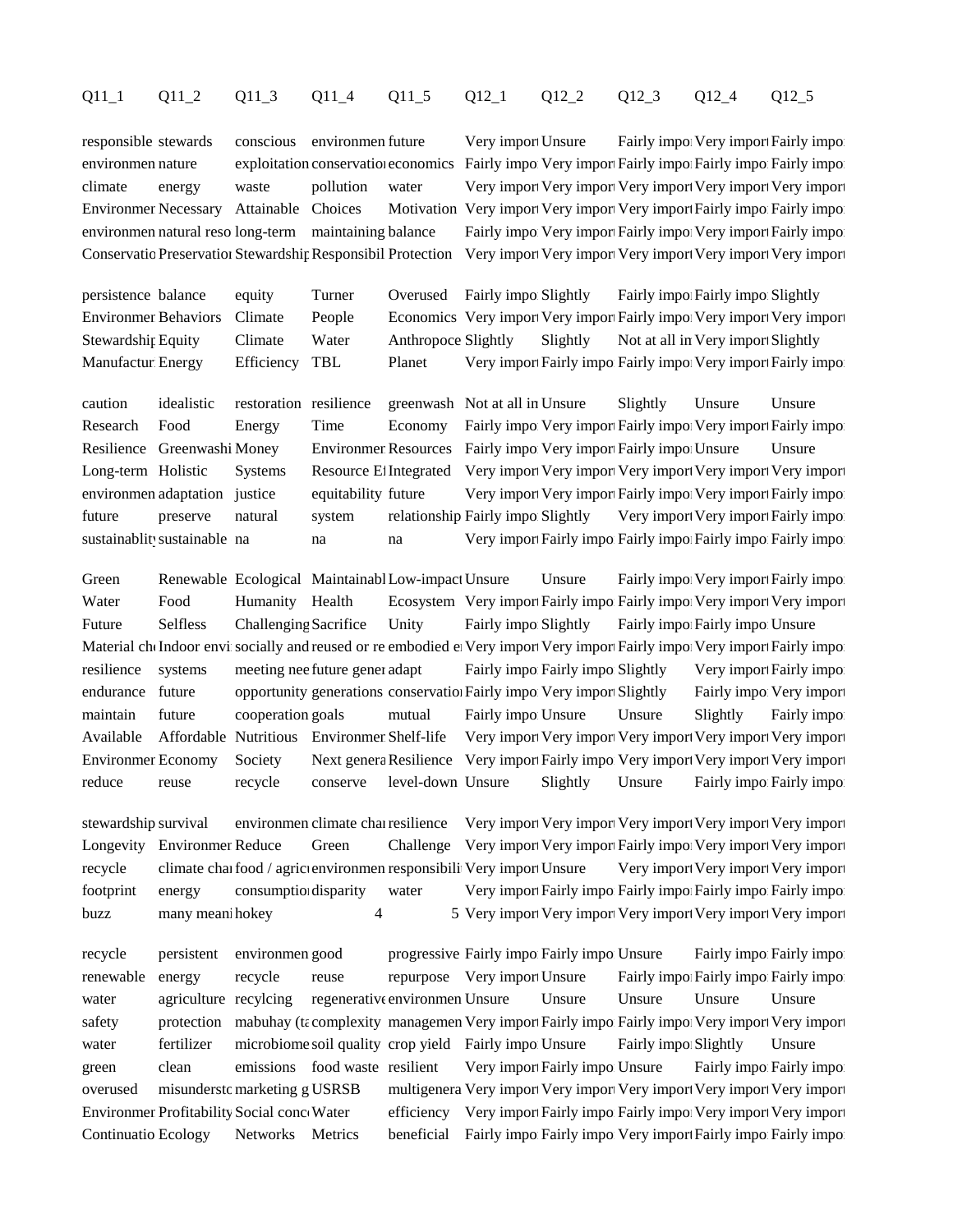recycle reuse none none none Fairly important Fairly important Usure Fairly important Usure Environmer Future Resources Energy Humans Very import Fairly import Very import Very import Very import ongoing balance healthy futuristic repeatable Very import Very import Very import Very import Very import

resources stewardship change responsibili communication Fairly important Fairly important Fairly important Fairly important Fairly important Responsibili communication Fairly important Responsibili extending Fairly importa Resilience Long-term Environmer Positive Greenwashi Very import Fairly import Not at all in Fairly importantly important Rosing Greenwashi Very important Rairly important Rosing Fairly important Rosing Fairly important Ros Stewardship Environmer Future Green Difficult Fairly import Fairly import Fairly imported Fairly imports Fairly important Slightly Future gene Environmer Ecological s Responsibil Due regard Very import Fairly import Fairly important Fairly import Fairly import social human enviromental economic future Very import Very important Very import Very import Fairly impo Environmer Long term collaborativessential at risk Very import Fairly import Fairly importer Fairly important Fairly imported Fairly imported Fairly imported Fairly important Fairly important Fairly important Fairly import recycle science regulation environmentagriculture Fairly important Very import Very import Fairly imported Fairly import Recycling Replenishm Affordable Long term environmen Fairly impo Fairly impo Very import Very import Very import preservation environment lasts soil future Fairly important Unsure Fairly important Fairly important Fairly important Fairly important Fairly important Fairly important Fairly important Fairly important Fairly important Fa Renewable Generations Green Long-term Environmer Very import Very import Very import Very import Very import

environmen IPM earth reuse climate Fairly importantly importantly importantly important Fairly important Fairly important Fairly important Fairly important Fairly important Fairly important Fairly important Fairly importan environmen climate change reponsibility nature challenges Fairly importantly important Fairly important Fairly important Fairly important Fairly important Very import

livability balance feedback habitability equity Fairly importantly importantly importantly important Fairly important Fairly important Fairly important Fairly important Fairly important Fairly important Fairly important Fa Eco-consum Textile Was Global War Sweatshop i Second-han Very import Very import Fairly import Very important Very import resilient longevity profitable resource-eff-acceptance Very import Fairly importantly importantly important Pairly important Fairly important Fairly important Very import renewable sufficient consistent responsible not exhausti Fairly importainly importantly importantly important Fairly important Fairly important Fairly important Fairly important Fairly important Fairly important Fairly imp Climate cha Environmer Carbon Pollution Waste Fairly importune Slightly Fairly importantly important Pollution Waste Fairly important Fairly important Fairly important Fairly important Fairly important Fairly important Fai Continuatio Conservatio Systems Earth Resources Very import Very import Fairly importer Fairly importer Very import Environmer Responsibil Ethics Innovation Reefs Fairly import Fairly import Fairly import Fairly imported Fairly imported Fairly important Responsibil Ethics

environment recycling pollution waste trash Fairly importantly importantly important Unsure Unsure decarboniza social economic environmen materials Fairly important Fairly importantly important Pairly important Fairly important Fairly important Very import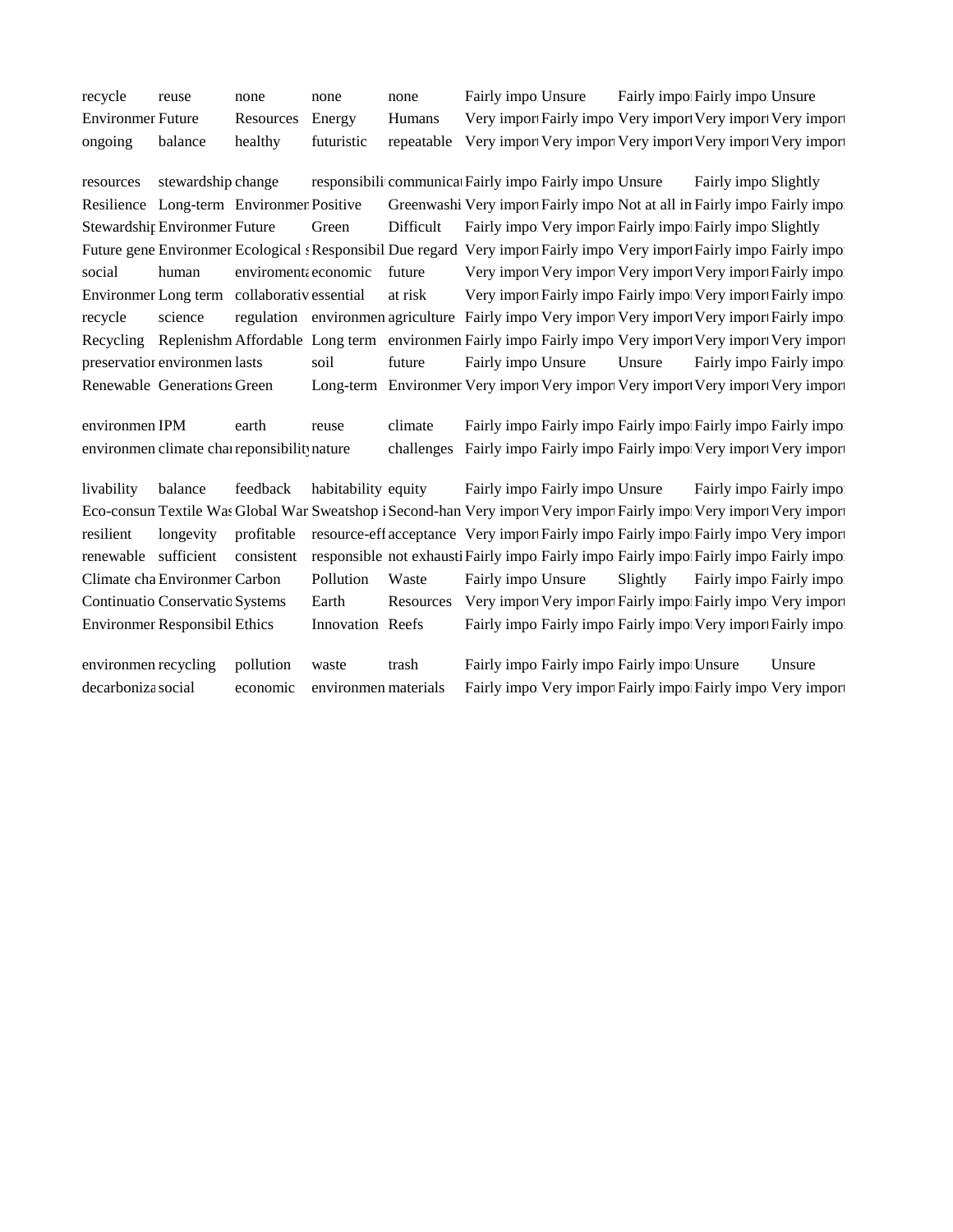# Q13\_1 Q13\_2 Q13\_3 Q13\_4 Q13\_5 Q14\_1 Q14\_2 Q14\_3 Q14\_4 Q14\_5

Very import Very import Very import Very import Very import Fairly impo Very import Very import Very important Fairly impo Very import Very import Very import Very import Unsure Slightly Fairly importantly importantly important Fairly important Fairly important Fairly important Fairly important Fairly important Fairly important Fairly importan Very import Very import Very import Very import Very import Fairly import Fairly important Fairly important Fairly important Fairly important Fairly important Fairly important Fairly important Fairly important Fairly impor Fairly important Very import Very import Fairly important Fairly important Fairly important Fairly important F Very import Fairly impo Very import Very import Fairly impo. Fairly important Fairly important Fairly important F Very import Very import Very import Very import Very import Very import Very import Very import Very important

Fairly important Very import Fairly important Fairly important Fairly important Fairly import Fairly imported Fairly import Fairly import Fairly import Very import Slightly Very import Very import Very import Very import Fairly importent Fairly important Fairly import Very import Very import Very import Very important Very import Not at all in Not at all in Fairly important Not at all in Very import Fairly impo Very import Very import Fairly important Very import Very important Very important Fairly import

Very import Very import Very import Very import Very import Fairly impo Fairly impo Unsure Fairly impo Very import Very import Very import Very import Very import Very import Fairly impo Fairly impo Very import Very import Very import Very import Very import Fairly impote Fairly import Very import Slightly Slightly Unsure Fairly import Fairly important Fairly important Interval Fairly important Interval Tairly important Interval Tairly important Interva Very import Very import Very import Very import Very import Very import Very import Very import Very important Very import Very import Very import Very import Fairly impo Very import Very import Very import Very important F Very import Very import Very import Very import Very import Very import Very import Very import Fairly impo Very import Very import Unsure Unsure Fairly importantly importantly importantly importantly importantly important Fairly important Fairly important Fairly important Fairly important Fairly important Fairly important Fairly important

Very import Very important Very import Very important Very important Versure Unsure Fairly important Fairly important Unsure Fairly important Integration Fairly important Integration Integration Integration Integration Int Very import Very import Very import Very import Very import Very important Very important Very import Fairly impo Very import Very import Fairly import Very import Very import Fairly important Very Important Very important Very import Very import Very import Very import Very import Very import Fairly impo. Very import Very import Very important Very import Very import Very import Very import Fairly import Fairly important Fairly important Very important Very import Very import Fairly importantly important Fairly important Fairly important Fairly important Fairly important Slightly Fairly important Slightly Fairly important Slightly Fairly important Slightly Fairly important Fairly im Very import Very import Very import Very import Very import Very import Very import Very import Fairly important Fairly impo Very import Very import Very import Very import Very import Very import Fairly impo Very import Very import Fairly impo Very import Very import Very import Very import Very import Very import Very import Very import Very important Very import Very import Very import Very import Very import Very import Very import Very import Very important Very import

Very import Very import Very import Very import Very import Very import Fairly important Fairly important Fairly important Fairly important Fairly important Fairly important Fairly important Fairly important Fairly importa Very import Fairly impo Very import Very import Fairly importantly important I importent Fairly important Fairly import Very import Very import Very import Very import Very import Fairly impo Fairly impo Fairly important Very import Very import Very import Very import Very import Very import Fairly impo Slightly Fairly important Very important Very import Very import Very import Very import Very import Very import Unsure Unsure Unsure Very import Very import

Fairly import Fairly important Very import Very import Fairly important Unsure Fairly important Fairly important Fairly important Fairly important Fairly important Fairly important Fairly important Fairly important Fairly Very import Very import Very import Very import Very import Fairly impo Very important Very important Fairly impo Fairly impo<br/> Fairly import Fairly import Fairly import Slightly Fairly impo<br/> Slightly Very import Unsure Very import Fairly impo Very import Fairly important Fairly important Fairly important Fairly import Unsure Very import Unsure Fairly import Unsure Unsure Unsure Slightly Fairly imports Unsure Unsure Slightly Very import Very import Very import Very import Very import Fairly import Fairly important Fairly important Fairly important Fairly important Fairly important Fairly important Fairly important Fairly important Fairly impor Fairly import Fairly important Very important Unsure Fairly important Very important Very important Fairly important Fairly important Fairly important Very import Very import Fairly impo Fairly import Very import Very import Fairly impo Very important Fairly important Very import Fairly import Fairly important Fairly important Fairly important Fairly important Fairly important Fairly important Fairly important Fairly important Fairly important Fairly important Fairly important Fairly important Fair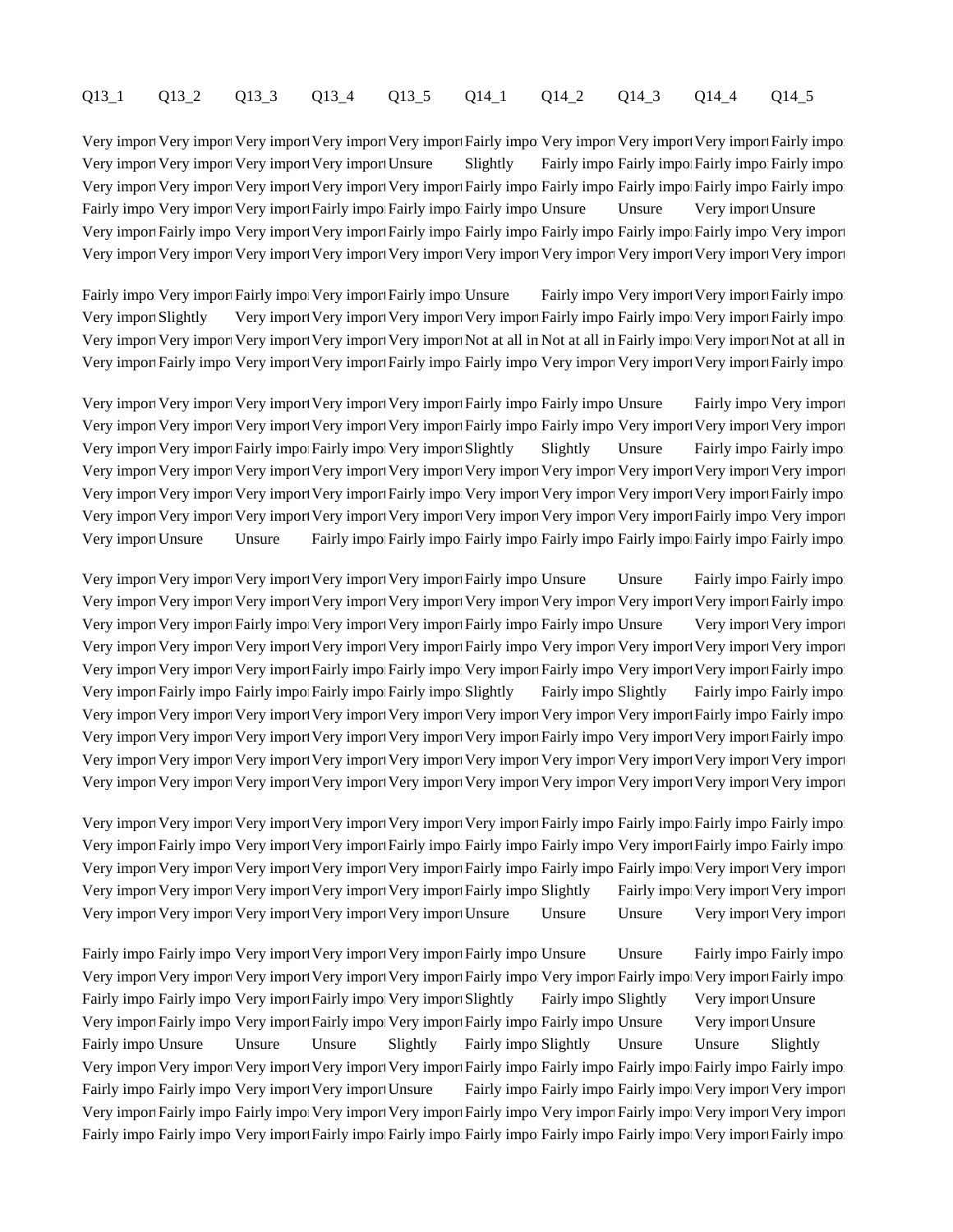Fairly import Fairly important Fairly important Fairly important Fairly important Fairly important Fairly important Fairly important Fairly important Fairly important Unsure Fairly important Unsure Fairly important Usual S Very import Very import Very import Very import Very import Fairly impo. Unsure Fairly important Very important Very import Very import Very import Very import Very import Very import Fairly impo Very import Very import Very import Unsure

Very import Unsure Fairly important Slightly Fairly importantly important Slightly Fairly important all in Fairly import Fairly importantly importantly important Fairly important Fairly important Fairly important Fairly important Fairly important Fairly important Fairly important Fairly important Fairly important Fairly importa Very import Very important Very import Very import Very import Slightly Fairly impo Slightly Very import Fairly import Very import Very import Very import Very import Very import Very import Fairly important Very important Fairly import Very import Very import Very import Very import Very import Unsure Fairly impo Fairly important Very important Very import Very import Very import Fairly impot Fairly import Very import Very important Very important Very important Fairly important Fairly important Fairly important Fairly important Fairly important Fairly important Fairly impor Very import Very import Very import Very import Very import Slightly Fairly important Very important Fairly import Fairly importantly important Fairly important Fairly important Fairly important Fairly important Fairly important Fairly important Fairly important Fairly important Fairly important Slightly Fairly important Slightly Very import Fairly importantly importantly important Fairly important Fairly important Fairly important University Insure Very import Very import Very import Very import Very import Very import Very import Very import Very important

Fairly import Fairly important Fairly important Fairly important Fairly important Fairly important Fairly important Fairly important Fairly important Fairly important Fairly important Fairly important Fairly important Fair Very import Fairly import Fairly importune Unsure Fairly important Fairly important Fairly importune Unsure

Very import Fairly impo Fairly important Very import Fairly important Usure Very important Very important Fairly import Very import Very import Very import Very import Very import Very import Very import Very import Very important Very import Very import Very import Very import Fairly impo: Fairly impo. Fairly important Fairly important Fairly important Fairly import Unsure Very import Fairly importent Fairly import Fairly import Slightly Slightly Slightly Fairly import Fairly importent Fairly importent Fairly importent Fairly important Fairly important Fairly important Fairly important Fairl Very import Very import Very import Very import Very import Fairly impo Slightly Fairly important Fairly import Very import Very import Very import Very import Very import Fairly impo Fairly impo Fairly important Very import Very import Fairly impo Very import Very import Very import Fairly impo Fairly impo Very import Very import Very import

Very import Very import Very import Very import Unsure Fairly important Fairly important Unsure Unsure Unsure Very import Very import Very import Very import Very import Unsure Fairly important Very important Fairly impo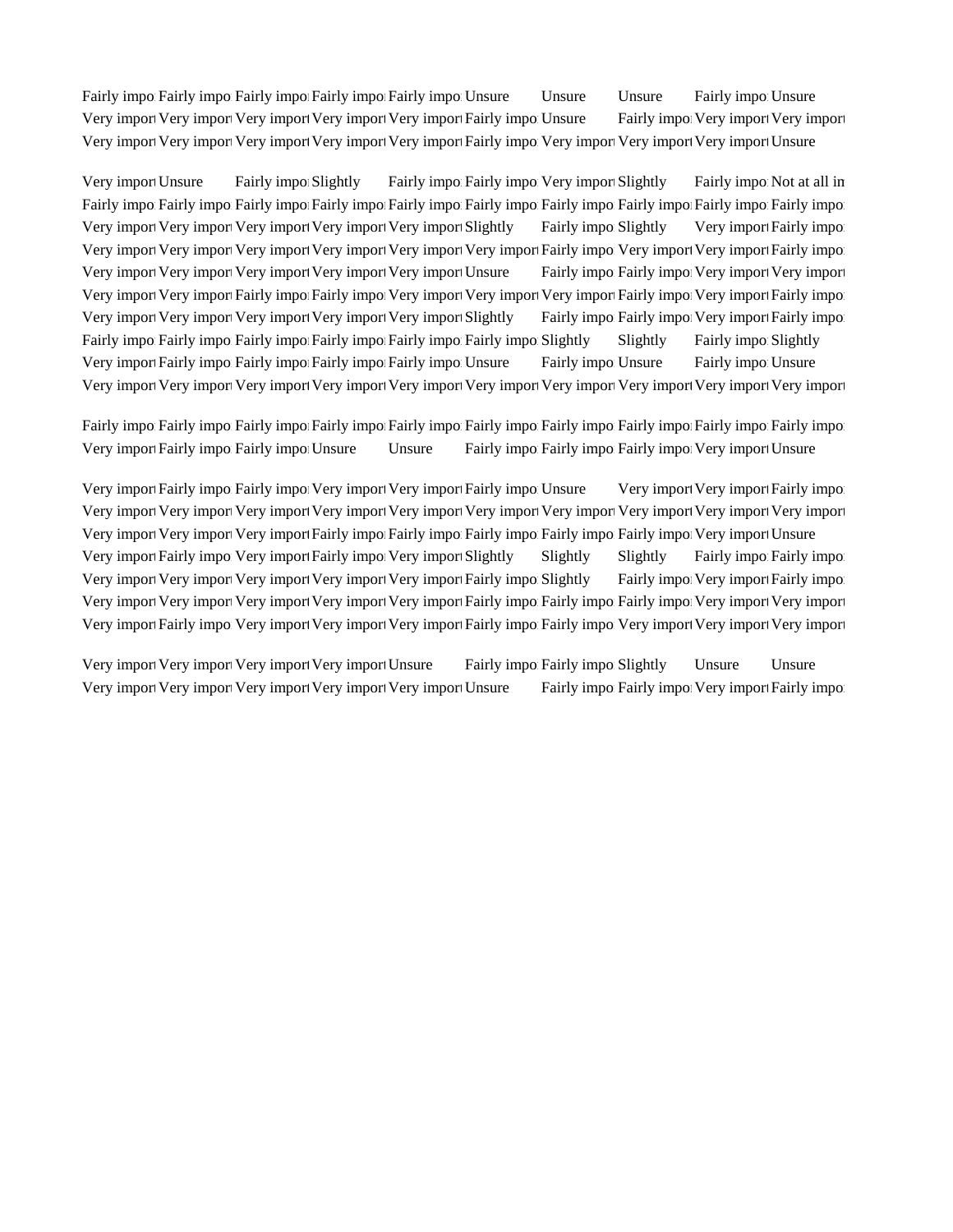# Q14\_6 Q15 Q16\_1 Q16\_2 Q16\_3 Q16\_4 Q16\_5 Q16\_6 Q16\_7 Q16\_8

Very import Somewhat i Mildly agree Unsure Strongly agreeunsure Strongly agreed Strongly agreeMildly disagreed Fairly import Wery import Mildly disagret Mildly agree Mildly agree Unsure Strongly agreeMildly agree Mildly disagreeMildly disagreeMildly disagreeMildly disagreeMildly disagreeMildly disagreeMildly disagreeMildly disagree Fairly import Very import Strongly agree Mildly disagreed Mildly agree Strongly agreement of Strongly agreement Strongly agreement Strongly agreement of Mildly disagreement of Mildly disagreement of Mildly disagreement of Very import Very import Strongly agret Mildly agree Mildly disagree Strongly agree Mildly disagrees Mildly disagreed Mildly disagreed Mildly disagree Strongly dis Very import Very import Mildly agreeStrongly dis Mildly agree Mildly disa; Strongly agrees Strongly disagrees Strongly disagree Strongly disagree Strongly agrees Strongly agrees Strongly agrees Strongly agrees Strongly agr Very import Very import Mildly agree Mildly agree Mildly disage Strongly age Mildly agree Mildly disagree Mildly disagree Mildly disagree Mildly disagree Mildly disagree Mildly disagree Mildly disagree Mildly disagree Mild

Unsure Very import Unsure Mildly agree Strongly dis Unsure Mildly agree Unsure Strongly dis Mildly disagree Unsure Very import Very import Mildly agree Strongly dis Strongly agt Mildly agree Strongly agt Mildly disag Strongly agt Mildly disagree Fairly importsomewhat in Strongly agreestrongly dis Mildly agree Strongly dis Strongly agreestrongly disagreestrongly disagree Strongly disagreestrongly disagreestrongly disagreestrongly disagreestrongly disagreestrongly d Fairly import Wery import Mildly disag Mildly agree Mildly disagree Mildly disagree Mildly agree Mildly agree Mildly agree Mildly agree

Very import Very import Mildly agre Strongly dis Strongly agrees Strongly disagreed Strongly agrees Strongly dis Very import Very import Mildly disa, Mildly agree Mildly agree Mildly agree Strongly agt Strongly agreestrongly agreestrongly agreestrongly agreestrongly agreestrongly disagrees Very import Very import Strongly dis Mildly agree Strongly agree Mildly disa; Strongly agreeMildly agree Mildly disagree Mildly disagree Very import Very import Strongly agt Strongly dis Strongly agrees Strongly agrees Strongly disagrees Strongly agrees Very import Very import Mildly agree Mildly agree Strongly agreestrongly agreestrongly disagreestrongly disagree Strongly disagree Strongly disagreestrongly disagreestrongly disagreestrongly disagreestrongly disagreestrong Very import Very import Mildly disag Mildly disag Mildly disagree Strongly agrees Mildly agree Strongly dis Fairly imports Somewhat important Somewhat important Mildly agree Unsure Unsure Unsure Unsure Unsure Unsure Unsure

Fairly imports Somewhat in Mildly agree Mildly agree Mildly disagree Strongly agreeunsure Strongly agreeMildly disagreed Strongly agreed Strongly agreeMildly disagreed Strongly agreements Very import Very import Mildly disag Mildly agree Mildly disag Mildly agree Mildly agree Mildly disagreemildly disagree Mildly disagreeming Fairly import Wildly agree Unsure Mildly disagree Mildly agree Strongly agree Mildly agree Strongly agree Unsure Very import Very import Strongly agt Mildly disag Strongly agre Mildly agree Strongly agreeStrongly disagreestrongly agreestrongly agreestrongly agreestrongly agreestrongly agreestrongly agreestrongly agreestrongly disagre Very import Very import Strongly agree Mildly disag Mildly disagree Mildly agree Mildly agree Strongly agree Mildly disagree Fairly import Wery import Mildly disa; Mildly disa; Mildly agree Mildly agree Mildly agree Strongly dis Mildly disa; Fairly important Very important Strongly agrees Strongly agrees Strongly disagrees Strongly disagreed Strongly agrees Strongly dis Strongly agreed Strongly disagrees Strongly disagrees Strongly agrees Strongly disagrees St Very import Very import Strongly agre Unsure Mildly agree Mildly disa; Strongly age Unsure Unsure Mildly disa; Very import Very import Strongly agrees Strongly dis Strongly agree Strongly agree Mildly agree Strongly agreeStrongly disagreeStrongly disagreeStrongly disagreeStrongly disagreeStrongly disagreeStrongly disagreeStrongly d Very important Very important Unsure Mildly agree Unsure Strongly agreed Strongly agree Strongly agreed Strongly dis

Fairly import Very import Strongly agree Mildly disagreed Strongly agreed Strongly agreed Strongly agreed Strongly agreed Strongly agreed Strongly agreed Strongly agreed Strongly agreed Strongly agreed Strongly agreed Stro Very import Very import Mildly agree Unsure Strongly agree Strongly agreem Strongly agree Strongly disagree Strongly disagree Strongly agree Strongly disagree Strongly disagree Strongly disagree Strongly disagrees Strongly Very import Very import Mildly agree Mildly disa; Mildly disa; Mildly agree Mildly agree Mildly disa; Mildly agree Mildly disa; Very import Very import Strongly agrigorially disagree Strongly agrees Strongly agrigorial Strongly disagree Strongly disagreed Strongly disagreed Strongly disagrees Strongly disagrees Strongly disagree Strongly disagree S Very import Very import Mildly agree Mildly agree Strongly agree Mildly disagreed Strongly agreement Strongly dis

Not at all in Very import Mildly disa; Strongly agt Mildly disa; Strongly agreestrongly agreement Mildly disagreement of the Strongly agreement of the Strongly agreement of the Strongly agreement of the Strongly agreement Fairly imports Somewhat i Unsure Strongly agrees Strongly agrees Strongly agrees Strongly agree Strongly agreeStrongly disagreeStrongly agreeStrongly agreeStrongly agreeStrongly disagreeStrongly agreeStrongly agreeStrongly Slightly Somewhat i Mildly agree Mildly agree Unsure Mildly agree Strongly agreeMildly agree Mildly disagree Mildly disagree Fairly imports Somewhat i Mildly disagree Mildly disagree Mildly disagree Mildly disagree Mildly disagree Strongly dis Slightly Somewhat i Mildly agree Mildly agree Mildly agree Mildly disa; Mildly agree Mildly disagree Mildly disagree Mildly disagree Mildly disagree Mildly disagree Mildly disagree Mildly disagree Mildly disagree Mildly di Fairly importsomewhat in Strongly agree Mildly disagreed Strongly agreed Strongly agreed Strongly disagreement Mildly disagreed Strongly agreement of Mildly disagreed Strongly agreement of Mildly disagree Mildly disagree S Unsure Very import Mildly disag Mildly agree Mildly disagree Mildly disagree Mildly agree Mildly disagree Mildly disagree Mildly disagree Mildly disagree Mildly disagree Mildly disagree Mildly disagree Mildly disagree Mild Very import Very import Unsure Mildly agree Mildly disa<sub>j</sub> Mildly agree Mildly disagree Mildly disagree Mildly disagree Mildly disagree Mildly disagree Mildly disagree Strongly dis Fairly import Wildly disagree Strongly agrees Strongly disagree Mildly agree Mildly disagree Strongly dis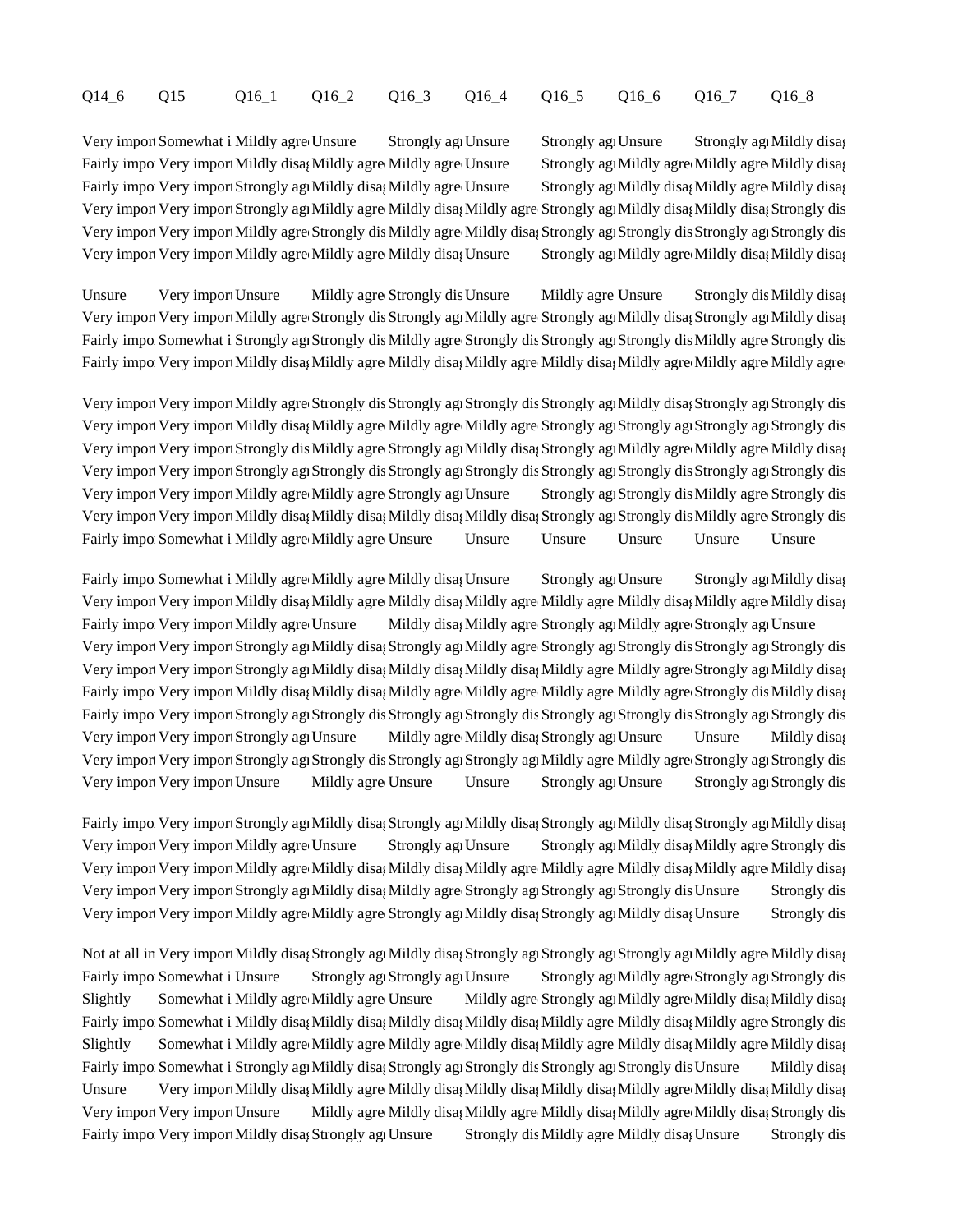Not at all in Slightly important Mildly agree Mildly disagree Strongly dis Mildly agree Mildly disagreement Mildly disagreement of the Mildly disagreement of the Mildly disagreement of the Strongly agreement of the Strongl Very import Very import Strongly agree Mildly agree Mildly disagreed Strongly agreed Mildly disagreed Strongly disagreed Strongly disagree Mildly disagree Strongly disagree Strongly disagree Strongly disagree Strongly disa Fairly import Wildly disagree Mildly agree Mildly agree Mildly agree Strongly agree Mildly disagreestrongly disagreed Strongly disagree Strongly disagree Strongly disagree Strongly disagree Mildly disagree Strongly disagre

Slightly Somewhat i Mildly agree Mildly disagerem Mildly disagreem Mildly agree Mildly disagree Mildly disagree Mildly disagree Mildly disagree Mildly disagree Mildly disagree Mildly disagree Mildly disagree Mildly disagr Fairly import Very import Strongly dis Mildly disa; Mildly agre Strongly dis Strongly agramildly disa; Mildly agree Strongly dis Fairly importsomewhat in Strongly agreestrongly agreestrongly agree Strongly agree Mildly disagreestrongly disagreed Strongly disagreed Strongly disagreed Strongly disagreed Strongly disagree Strongly disagree Strongly dis Very import Very import Strongly agri Mildly agree Mildly agree Unsure Strongly age Unsure Unsure Mildly disag Very import Somewhat i Unsure Mildly agree Mildly agree Mildly disagree Strongly agreement of Strongly disagree Very import Very import Mildly agree Mildly disager Strongly disagree Strongly agers Unsure Strongly dis Fairly import Wery import Mildly disagret Mildly agree Mildly disagree Mildly disagree Unsure Mildly disagree Mildly disagree Mildly disagree Mildly disagree Mildly disagree Mildly disagree Mildly disagree Unsure Mildly di Slightly Unsure Mildly disag Strongly agrees Strongly agrees Mildly disagrees Strongly dis Mildly agree Fairly importsomewhat i Mildly agree Mildly disagreunsure Mildly disagreemildly disagree Mildly disagree Mildly disagree Mildly disagree Mildly disagree Mildly disagree Mildly disagree Mildly disagree Mildly disagree Mildl Very import Very import Mildly agree Mildly disagree Unsure Strongly age Strongly disagreed Mildly disagreed Mi

|        | Fairly impo Somewhat i Unsure Unsure Unsure Unsure Unsure Unsure Unsure Unsure Unsure |  |  |  |                                        |
|--------|---------------------------------------------------------------------------------------|--|--|--|----------------------------------------|
| Unsure | Somewhat i Unsure Unsure Mildly disa Unsure Unsure                                    |  |  |  | Mildly disa; Strongly dis Mildly disa; |

Very import Somewhat i Unsure Mildly disag Mildly agree Mildly disagree Mildly agree Mildly disagree Strongly dis Very import Somewhat i Strongly dis Strongly agrees Strongly agrees Strongly agrees Strongly agree Strongly agree Strongly dis Fairly importsomewhat i Mildly disag Mildly agree Unsure Mildly agree Mildly disagree Mildly disagree Mildly disagree Unsure Slightly Very import Mildly agree Mildly agree Mildly agree Mildly agree Strongly agreement Mildly disagree Strongly agreement of the Mildly disagreement of the Mildly disagreement of the Mildly disagreement of the Mildly Fairly importsomewhat in Strongly agrees Strongly agreed Strongly agrees Strongly disagreed Strongly agreed Strongly disagreed Strongly disagreed Strongly agrees Strongly disagreed Strongly agrees Strongly disagrees Strong Fairly import Very import Strongly agreemildly disagreed Unsure Strongly agreemingly agree Strongly agree Mildly disagree Fairly import Very import Unsure Mildly agree Strongly agree Strongly agreestrongly agreestrongly agreed Unsure

Slightly Unsure Mildly disa<sub>1</sub> Unsure Mildly disagree Mildly agree Unsure Mildly disagree Unsure Fairly import Wildly disagree Strongly agreed Strongly agreed Strongly agreed Mildly disagreem Mildly disagreement Mildly disagreed Strongly disagree Strongly disagree Strongly disagree Strongly disagree Strongly disagree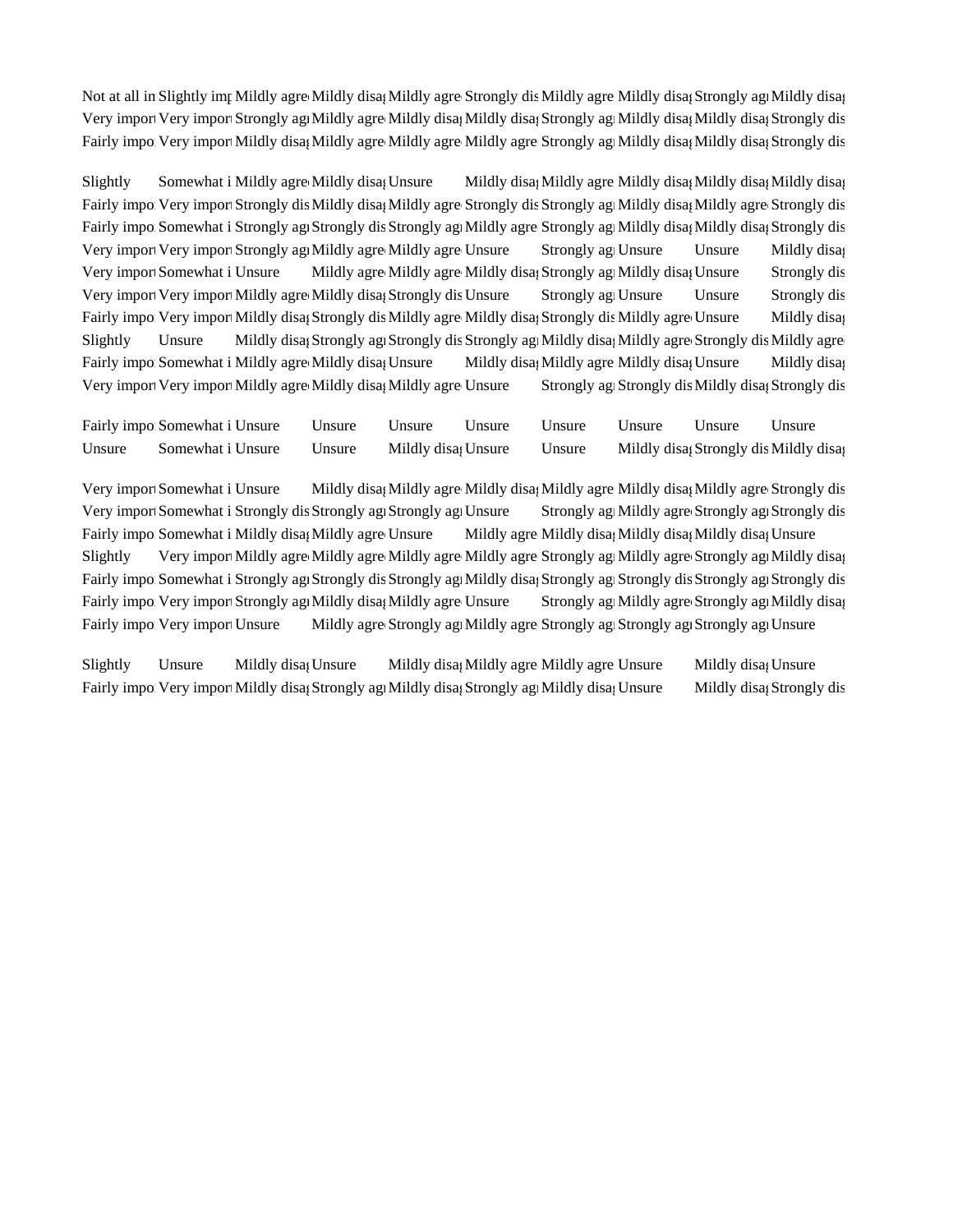#### Q16\_9 Q16\_10 Q16\_11 Q16\_12 Q16\_13 Q16\_14 Q16\_15 Q17 Q18 Q18\_6\_TEXT

Strongly agree Strongly dis Unsure Unsure Unsure Unsure Strongly agree 200 level Strongly agree Mildly disagree Strongly disagree Strongly agree Strongly agree 300 level Strongly agree Strongly dis Strongly agree Strongly dis Mildly agree Mildly disagree Strongly agree Strongly agree Strongly agree Strongly agree Strongly agree Strongly agree Strongly agree Strongly agree Strongly agree St Strongly agree Strongly disagree Strongly dis Mildly agree Mildly disagree and 200 level Strongly agree Strongly disagree Strongly dis Mildly agree Strongly dis Strongly agree Graduate level Strongly agree Strongly dis Mildly disagree Mildly agree Mildly agree Strongly agree 300 level

Strongly dis Strongly agrees Strongly agree Strongly agreeMildly agreeMildly disagree and 100 level Strongly agree Strongly dis Unsure Strongly dis Strongly agree Strongly agree 200 level Strongly agree Strongly dis Strongly agree Strongly dis Mildly agree Mildly disagree Strongly agree 200 level Mildly agree Mildly disagree Mildly disagree Mildly disagree and Mildly agree  $\sim$  400 level

Strongly agree 300 level Strongly disagree Strongly dis Mildly disagree Strongly agree Strongly agree Stongly dis Mildly disagree Stongly agree Stongly agree Stongly agree Stongly agree Stongly agree Stongly agree Stongly Strongly agree and Strongly disagree Mildly disagree Mildly agree Mildly agree Other 400/800 spl Strongly agree Strongly dis Mildly disagree Strongly dis Mildly disagree Mildly agree Mildly agree Mildly disagree Mildly agree Mildly agree Mildly agree Mildly agree Mildly agree Mildly agree Mildly agree Mildly agree Mil Strongly agree Strongly disagree Strongly agree Strongly agree Strongly agree Stongly agree Stongly agree Stongly disagree Stongly agree Stongly agree Stongly agree Stongly agree Stongly agree Stongly agree Stongly agreeme Strongly agree Strongly disagree Strongly agree Strongly agree Strongly agree Strongly agree A00/800 Mildly agree Strongly dis Mildly agree Strongly dis Strongly agries agree Strongly dis Mildly agree Other 400/800 Unsure Unsure Unsure Unsure Unsure Unsure Unsure Graduate level

Strongly agree Strongly dis Mildly agree Strongly dis Unsure Unsure Strongly agree Other 400/800 lev Strongly age Mildly disagreem Mildly disagree Mildly agree Mildly agree Mildly agree 300 level Strongly agree Strongly disagree Strongly disagree Strongly dis Strongly agree Graduate level Strongly agree Strongly dis Mildly agree Strongly dis Strongly agrifieldly disagree Strongly agree Strongly agree Strongly agree Strongly agree Strongly agree Strongly agree Strongly agree Strongly agree Strongly agree Str Strongly age Strongly dis Mildly disagree Mildly disagree Mildly disagree and agree and the 200 level Mildly agree Strongly dis Mildly agree Strongly dis Mildly disagree Mildly agree Mildly agree 200 level Strongly agree Strongly disagree Strongly dis Mildly agree Strongly dis Strongly agree 100 level Strongly agree Mildly disagree Unsure Unsure Unsure Strongly agree Other I do not officially teach a course, help with some like food to some like form of the food to some like food to the food to the food to the I do not Strongly agree 400 level and Mildly disagree Strongly dis Strongly agree Analyzing agree Strongly agree 400 level Strongly agree Strongly dis Unsure Strongly dis Strongly agree Strongly agree 200 level

Strongly agree Strongly disagree Strongly dis Unsure Strongly dis Strongly agree 300 level Mildly agree Strongly dis Strongly agr Strongly dis Mildly agree Mildly disagree and 400 level Mildly agree Mildly disagreem Mildly disagreemildly disagree Mildly disagree Mildly agreement and Mondevell and Mondevell and Mondevell and Mondevell and Mondevell and Mondevell and Mondevell and Mondevell and Mondevell an Mildly disagree Strongly disagree Strongly agree Strongly disagree Strongly agree Strongly agree Strongly agree  $400$  level Strongly agree 300 level Strongly disagree Strongly dis Mildly disagree Strongly agree Strongly agree Stongly dis Mildly disagree Stongly agree Stongly agree Stongly agree Stongly agree Stongly agree Stongly agree Stongly

Strongly age Mildly agree Strongly age Mildly agree Strongly ages Unsure Mildly agree 400 level Strongly agree Mildly disagreed All Strongly disagree Unsure Strongly agree Other 400 level A Mildly agree Strongly dis Mildly agree Mildly disagree Mildly agree Mildly disagree and Strongly agree 300 level Strongly agree Unsure Unsure Strongly dis Mildly agree Mildly disagree 400 level Mildly agree Unsure Unsure Unsure Unsure Mildly disage Unsure 400 level Mildly agree Strongly dis Strongly agree Strongly agree Strongly agree Strongly agree Strongly agree Strongly agree Strongly agree Strongly agree Strongly agree Strongly agree Strongly agree Strongly agree Strongly agree S Strongly agramatildly disagreed Mildly disagree Strongly disagreed Unsure Chern PPVM Mildly disagree Mildly disagree Mildly disagree Mildly agree Mildly agree 400 level Strongly agries Strongly dis Mildly disagree United Mildly disagree Strongly disagree Graduate level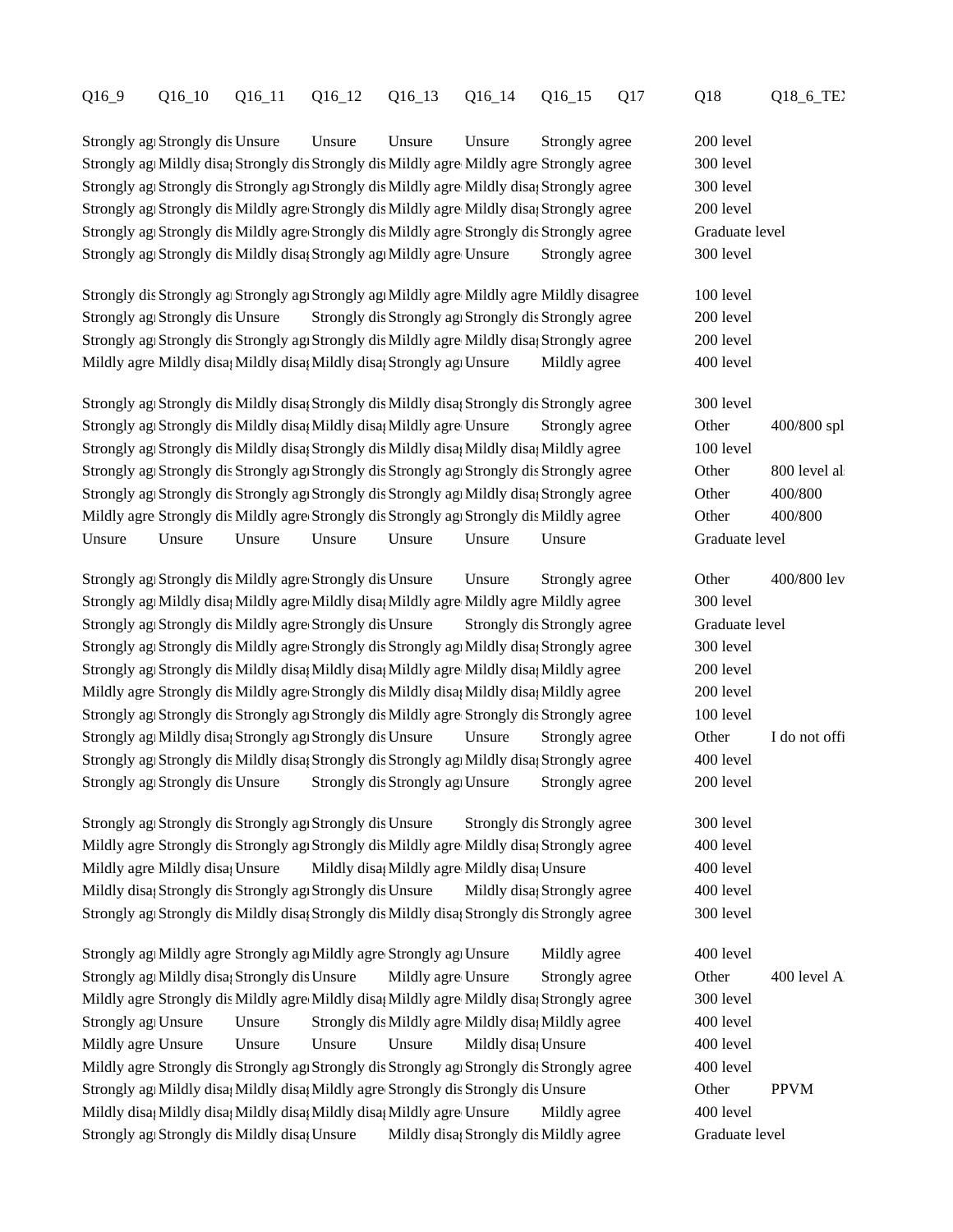Strongly agramatildly disagreed Mildly agree Strongly disagree Mildly disagree Strongly dis Mildly disagree 400 level Strongly ag Mildly disa; Mildly disa; Strongly dis Mildly disa; Strongly dis Strongly agree Demonds of the Indiana of the Indian of the Indian of the Indian of the Indian of the Indian of the Indian of the Indian of the In Mildly agree Mildly disagree 400 level Mildly disagree and Mildly disagree Mildly disagree 400 level

Strongly agramildly disagree Mildly agree Strongly dis Mildly disagree Strongly dis Strongly agree Graduate level Strongly agree Graduate level and Strongly disagree Strongly disagree Strongly agree Strongly agree Graduate level Strongly agree Strongly dis Strongly agree Mildly disagree Mildly disagree Stongly agree Law school Mildly agree Strongly dis Strongly agr Mildly disage Mildly agree Unsure Strongly agree Other Post-graduate Disc Mildly agre Strongly dis Strongly agr Strongly dis Strongly agridleright disagree Mildly agree 400 level Strongly agree Graduate level Strongly agree Strongly agree Graduate level Strongly agramation and Strongly disagree Unsure Mildly agree 400 level Mildly agree Mildly agree Mildly disagreemingly agreed Mildly disagree Strongly disagree Graduate level Mildly agrees Strongly dis Mildly agree Strongly dis Mildly agree Mildly disage Unsure 300 level Strongly agries Strongly dis Mildly disagree Mildly disagree Mildly disagree Mildly agree Mildly agree Mildly agree Mildly agree Mildly agree Mildly agree Mildly agree Mildly agree Mildly agree Mildly agree Mildly agree Mi

Unsure Unsure Unsure Unsure Unsure Unsure Unsure Other Extension Mildly agree Unsure Unsure Mildly disagree Mildly agree Mildly agree 300 level

Strongly agree Strongly dis Strongly agree Strongly dis Mildly agree Mildly disagree Strongly agree Veterinary School and Strongly agreement of the Veterinary School and Strongly agreement of the Strongly agree Strongly ag Strongly agret Mildly agree Mildly agree Strongly dis Mildly agree Strongly dis Strongly agree Other TMFD 213, Strongly age Unsure Mildly disagree Mildly agree Mildly disagree Strongly dis Unsure 300 level Mildly agree Mildly disa; Mildly agree Unsure Mildly agree Mildly disa; Mildly agree Graduate level Strongly agree Strongly disagree Strongly dis Mildly agree Strongly dis Strongly agree 300 level Strongly agree Strongly dis Mildly agree Mildly disagree Mildly agree Mildly disagree Graduate level Mildly agree Strongly dis Unsure Mildly disagree Mildly agree Mildly disagree and 100 level

Mildly agree Mildly disageree Strongly dis Unsure Strongly dis Unsure Graduate level Strongly agree Mildly disagree Strongly agree Unsure Mildly disagree Strongly agree 300 level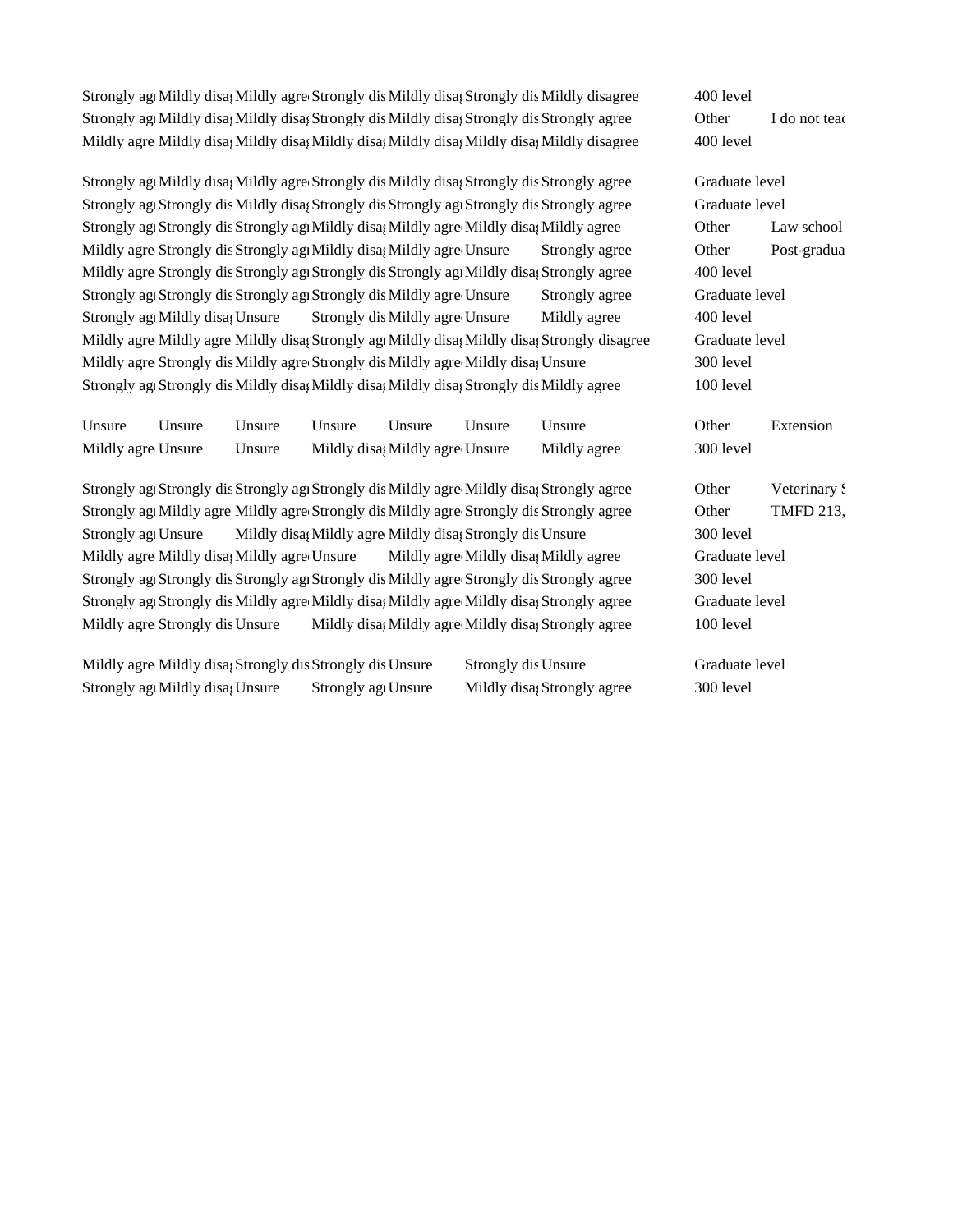#### Q19\_1 Q19\_2 Q19\_3 Q19\_4 Q19\_5 Q20\_1 Q20\_2 Q20\_3 Q20\_4 Q20\_5

Sometimes Not at all Fairly often Very often Fairly often Sometimes Sometimes Sometimes Sometimes Sometimes Sometimes Very often Sometimes Sometimes Fairly often Fairly often Sometimes Fairly often Sometimes Not at all Not at all Sometimes Not at all Not at all Not at all Fairly often Not at all Not at all Fairly often Fairly often Sometimes Fairly often Sometimes Fairly often Sometimes Fairly often Fairly often Very often Very often Very often Fairly often Fairly often Sometimes Very often Sometimes Very often Fairly often Very often Very often Fairly often Not at all Not at all Not at all Not at all Not at all Sometimes Not at all Not at all Fairly often Sometimes

Sometimes Not at all Sometimes Fairly often Sometimes Very often Very often Very often Very often Very often Very often Very often Fairly often Fairly often Very often Very often Not at all Very often Very often Fairly often Not at all Not at all Not at all Fairly often Not at all Sometimes Sometimes Sometimes Fairly often Not at all Fairly often Fairly often Very often Very often Fairly often Fairly often Very often Very often Fairly often Very often

Not at all Sometimes Not at all Not at all Sometimes Very often Very often Very often Very often Very often Very often Very often Fairly often Fairly often Sometimes Very often Very often Very often Very often Very often Sometimes Fairly often Not at all Sometimes Fairly often Fairly often Fairly often Fairly often Sometimes Very often Very often Very often Fairly often Very often Very often Very often Very often Very often Very often Very often Fairly often Sometimes Not at all Not at all Not at all Fairly often Sometimes Fairly often Sometimes Sometimes Sometimes Not at all Fairly often Fairly often Sometimes Fairly often Fairly often Fairly often Fairly often Very often Very often Very often Very often Very often Very often Very often Very often Very often Very often Very often

Not at all Not at all Not at all Not at all Not at all Not at all Not at all Not at all Not at all Not at all Very often Fairly often Fairly often Very often Very often Very often Fairly often Very often Very often Very often Not at all Not at all Not at all Not at all Not at all Not at all Not at all Not at all Not at all Not at all Fairly often Sometimes Sometimes Fairly often Sometimes Very often Very often Very often Very often Very often Very often Very often Sometimes Fairly often Sometimes Fairly often Very often Very often Fairly often Fairly often Not at all Very often Sometimes Fairly often Not at all Fairly often Fairly often Fairly often Not at all Not at all Sometimes Not at all Not at all Not at all Sometimes Very often Very often Very often Very often Very often Sometimes Fairly often Very often Sometimes Fairly often Fairly often Fairly often Fairly often Very often Very often Very often Fairly often Very often Very often Very often Very often Very often Very often Very often Very often Sometimes Sometimes Not at all Not at all Sometimes Sometimes Sometimes Sometimes Sometimes Fairly often

Very often Very often Fairly often Fairly often Fairly often Very often Very often Fairly often Fairly often Very often Very often Very often Fairly often Very often Very often Fairly often Very often Very often Sometimes Sometimes Fairly often Fairly often Fairly often Fairly often Fairly often Sometimes Sometimes Sometimes Sometimes Sometimes Sometimes Fairly often Fairly often Fairly often Very often Fairly often Sometimes Sometimes Very often Very often Not at all Fairly often Not at all Not at all Not at all Fairly often Not at all Not at all Fairly often Fairly often

Not at all Not at all Not at all Not at all Not at all Not at all Sometimes Not at all Not at all Not at all Sometimes Not at all Not at all Not at all Sometimes Sometimes Not at all Not at all Not at all Not at all Not at all Not at all Not at all Not at all Not at all Sometimes Sometimes Sometimes Sometimes Sometimes Sometimes Sometimes Not at all Sometimes Fairly often Fairly often Sometimes Fairly often Fairly often Very often Not at all Not at all Not at all Not at all Not at all Not at all Sometimes Sometimes Not at all Not at all Not at all Not at all Not at all Not at all Not at all Not at all Not at all Not at all Not at all Not at all Very often Very often Very often Very often Very often Very often Sometimes Very often Sometimes Very often Fairly often Sometimes Fairly often Fairly often Very often Fairly often Sometimes Sometimes Fairly often Fairly often Sometimes Sometimes Sometimes Sometimes Sometimes Sometimes Sometimes Sometimes Sometimes Sometimes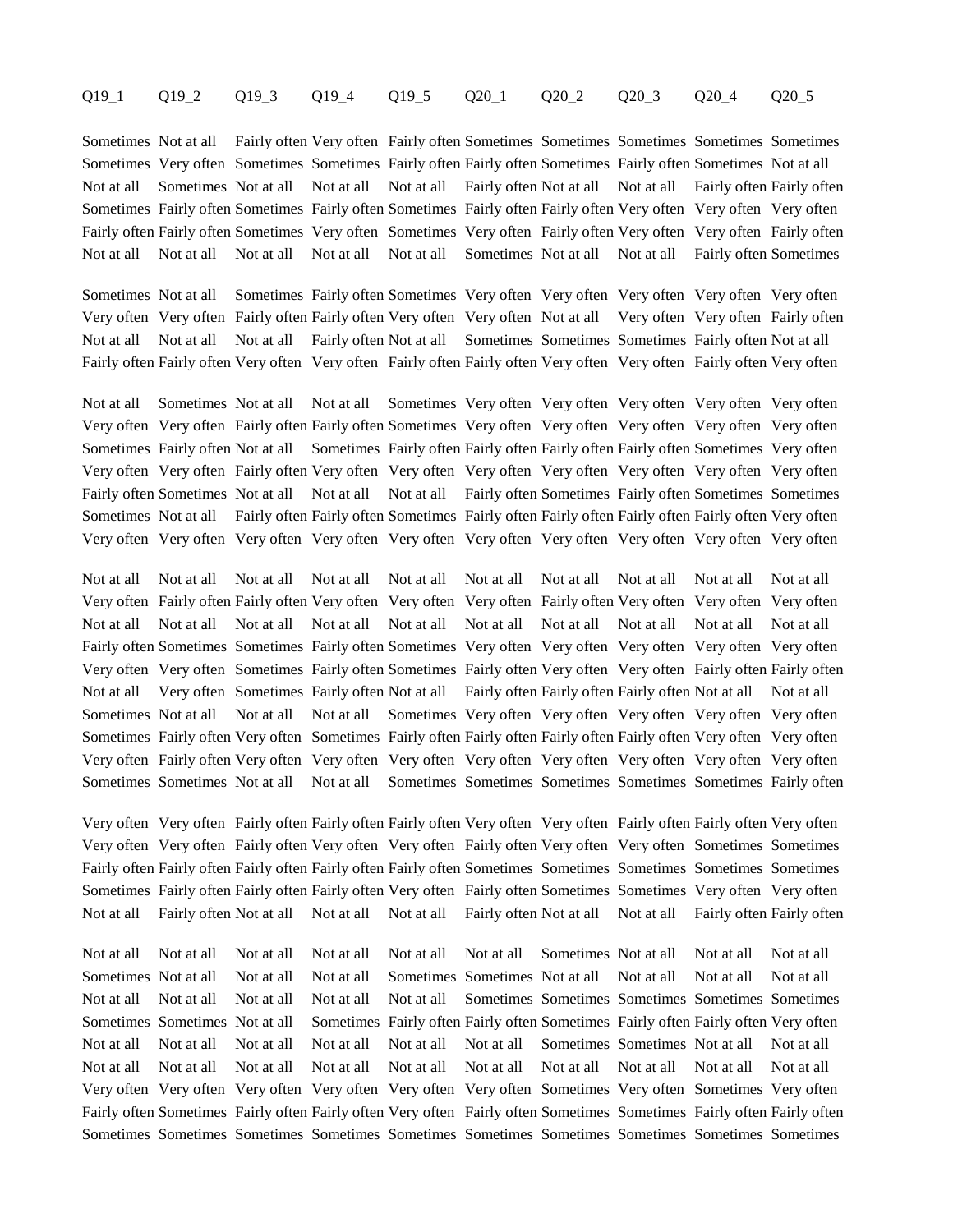Not at all Not at all Not at all Not at all Not at all Not at all Not at all Not at all Not at all Not at all Fairly often Very often Sometimes Fairly often Fairly often Fairly often Sometimes Sometimes Very often Very often Fairly often Fairly often Sometimes Fairly often Very often Sometimes Very often Very often Sometimes Fairly often

Not at all Not at all Not at all Sometimes Not at all Not at all Not at all Sometimes Sometimes Not at all Not at all Fairly often Not at all Sometimes Fairly often Not at all Not at all Not at all Not at all Not at all Not at all Not at all Fairly often Sometimes Fairly often Not at all Not at all Not at all Not at all Not at all Fairly often Fairly often Sometimes Fairly often Fairly often Very often Very often Very often Sometimes Very often Fairly often Very often Fairly often Very often Very often Not at all Sometimes Sometimes Not at all Very often Not at all Sometimes Sometimes Very often Fairly often Not at all Not at all Not at all Not at all Not at all Sometimes Fairly often Not at all Sometimes Sometimes Very often Very often Very often Very often Very often Sometimes Sometimes Sometimes Sometimes Sometimes Sometimes Sometimes Sometimes Not at all Not at all Fairly often Fairly often Sometimes Sometimes Fairly often Very often Sometimes Sometimes Sometimes Fairly often Sometimes Fairly often Fairly often Sometimes Very often Fairly often Fairly often Fairly often Sometimes Fairly often

Sometimes Sometimes Sometimes Sometimes Sometimes Sometimes Sometimes Sometimes Sometimes Sometimes Fairly often Very often Sometimes Fairly often Fairly often Sometimes Fairly often Fairly often Not at all Sometimes

Fairly often Sometimes Sometimes Fairly often Fairly often Sometimes Fairly often Fairly often Not at all Sometimes Sometimes Fairly often Very often Sometimes Sometimes Very often Very often Very often Fairly often Very often Sometimes Sometimes Sometimes Not at all Fairly often Fairly often Sometimes Sometimes Not at all Sometimes Not at all Not at all Not at all Sometimes Not at all Not at all Not at all Not at all Not at all Not at all Sometimes Not at all Not at all Not at all Not at all Not at all Not at all Not at all Not at all Not at all Not at all Sometimes Sometimes Not at all Fairly often Not at all Not at all Sometimes Not at all Not at all Sometimes Sometimes Sometimes Sometimes Sometimes Sometimes Sometimes Fairly often Fairly often Fairly often

Not at all Sometimes Sometimes Not at all Fairly often Not at all Not at all Not at all Not at all Not at all Sometimes Sometimes Not at all Sometimes Not at all Fairly often Fairly often Fairly often Sometimes Very often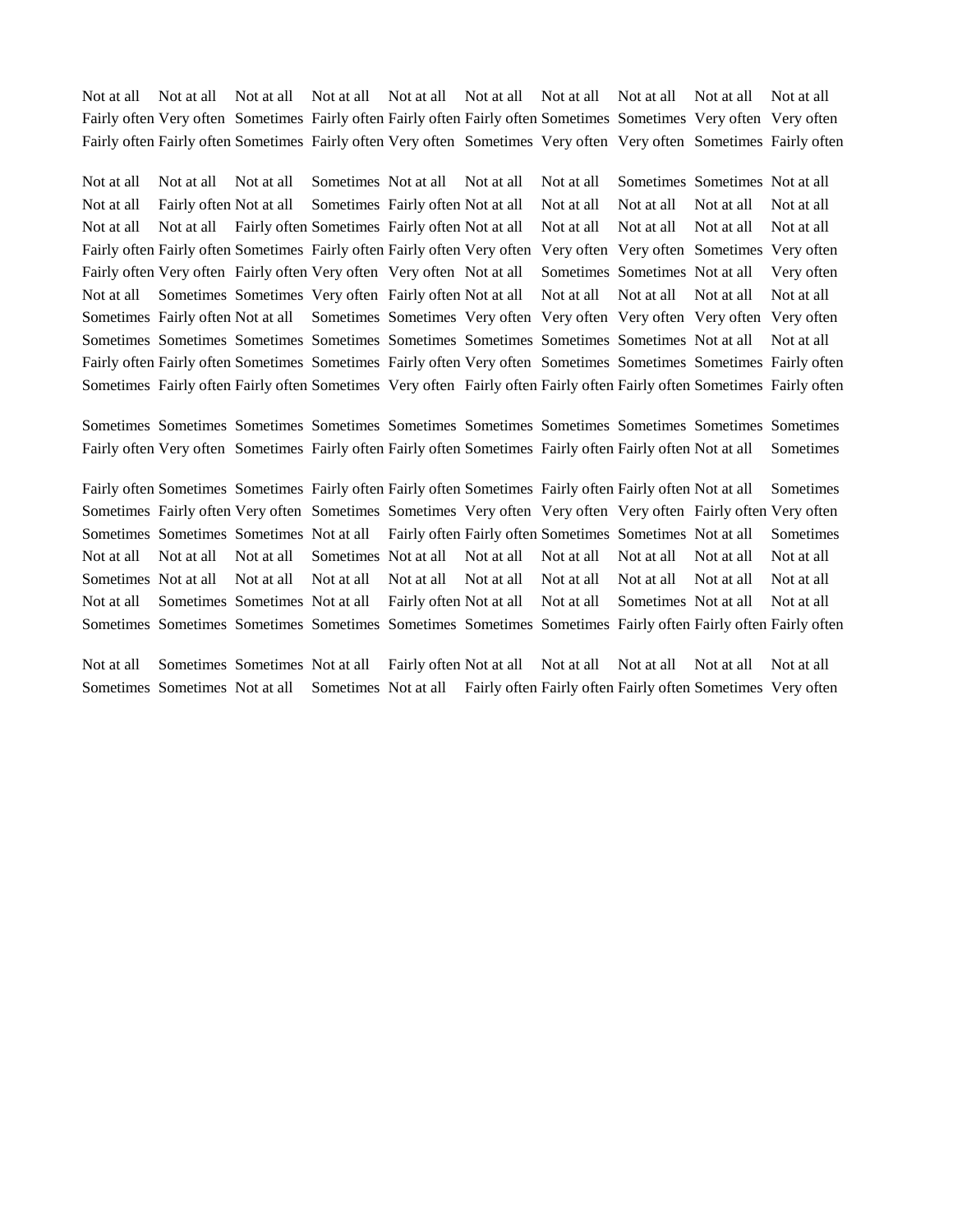## Q21\_1 Q21\_2 Q21\_3 Q21\_4 Q21\_5 Q21\_6 Q22 Q23 Q24 Q25

Not at all Sometimes Very often Sometimes Not at all Fairly often Sometimes Sometimes Not at all Not at all Not at all Sometimes Sometimes Fairly often Not at all Sometimes Fairly often Fairly often Fairly often Not at all Not at all Not at all Not at all Fairly often Not at all Not at all Sometimes Sometimes Not at all Not at all Fairly often Sometimes Sometimes Fairly often Sometimes Very often Very often Very often Very often Fairly often Sometimes Fairly often Sometimes Sometimes Sometimes Fairly often Very often Very often Very often Very often Not at all Not at all Sometimes Sometimes Not at all Sometimes Not at all Not at all Not at all Not at all

Sometimes Very often Very often Fairly often Fairly often Fairly often Very often Very often Fairly often Sometimes Sometimes Not at all Not at all Not at all Not at all Sometimes Fairly often Fairly often Tairly often Fairly often Not at all Fairly often Fairly often Sometimes Not at all Very often Very often Sometimes Not at all Not at all Sometimes Fairly often Fairly often Very often Sometimes Sometimes Fairly often Sometimes Fairly often Very often

Fairly often Very often Sometimes Fairly often Fairly often Fairly often Very often Fairly often Fairly often Fairly often Very often Very often Very often Very often Very often Very often Fairly often Sometimes Very often Very often Not at all Sometimes Not at all Fairly often Sometimes Fairly often Fairly often Sometimes Not at all Not at all Very often Very often Very often Very often Very often Very often Very often Very often Very often Very often Sometimes Not at all Not at all Sometimes Sometimes Sometimes Very often Very often Fairly often Sometimes Sometimes Fairly often Fairly often Very often Fairly often Fairly often Fairly often Sometimes Not at all Sometimes Very often Very often Very often Very often Very often Very often Very often Very often Fairly often Fairly often

Not at all Not at all Not at all Not at all Not at all Not at all Sometimes Not at all Not at all Not at all Fairly often Not at all Sometimes Very often Sometimes Sometimes Very often Very often Very often Very often Not at all Not at all Not at all Not at all Not at all Not at all Sometimes Fairly often Not at all Not at all Very often Very often Very often Very often Very often Very often Very often Very often Very often Very often Fairly often Fairly often Very often Fairly often Sometimes Fairly often Sometimes Sometimes Sometimes Sometimes Not at all Not at all Not at all Sometimes Not at all Not at all Fairly often Fairly often Fairly often Sometimes Very often Very often Very often Fairly often Sometimes Sometimes Sometimes Fairly often Sometimes Sometimes Sometimes Fairly often Sometimes Very often Sometimes Fairly often Fairly often Very often Fairly often Fairly often Very often Very often Fairly often Very often Fairly often Fairly often Very often Very often Very often Very often Sometimes Very often Very often Very often Very often Very often Very often Sometimes Sometimes Sometimes

Very often Sometimes Fairly often Very often Sometimes Fairly often Fairly often Sometimes Fairly often Fairly often Sometimes Very often Very often Very often Fairly often Very often Fairly often Very often Very often Very often Fairly often Fairly often Very often Very often Fairly often Fairly often Fairly often Sometimes Sometimes Sometimes Sometimes Sometimes Fairly often Fairly often Very often Very often Fairly often Sometimes Fairly often Fairly often Not at all Not at all Not at all Sometimes Not at all Not at all Not at all Sometimes Not at all Not at all

Not at all Not at all Fairly often Not at all Not at all Not at all Very often Sometimes Not at all Not at all Not at all Not at all Not at all Very often Not at all Fairly often Not at all Not at all Sometimes Not at all Not at all Not at all Not at all Sometimes Not at all Not at all Fairly often Sometimes Not at all Not at all Sometimes Not at all Sometimes Fairly often Not at all Sometimes Fairly often Fairly often Fairly often Sometimes Not at all Not at all Not at all Not at all Not at all Not at all Sometimes Sometimes Sometimes Sometimes Not at all Not at all Not at all Not at all Not at all Not at all Sometimes Not at all Not at all Not at all Very often Very often Very often Very often Fairly often Fairly often Very often Very often Very often Fairly often Fairly often Fairly often Fairly often Fairly often Not at all Not at all Very often Fairly often Very often Fairly often Not at all Sometimes Sometimes Sometimes Sometimes Sometimes Sometimes Sometimes Sometimes Not at all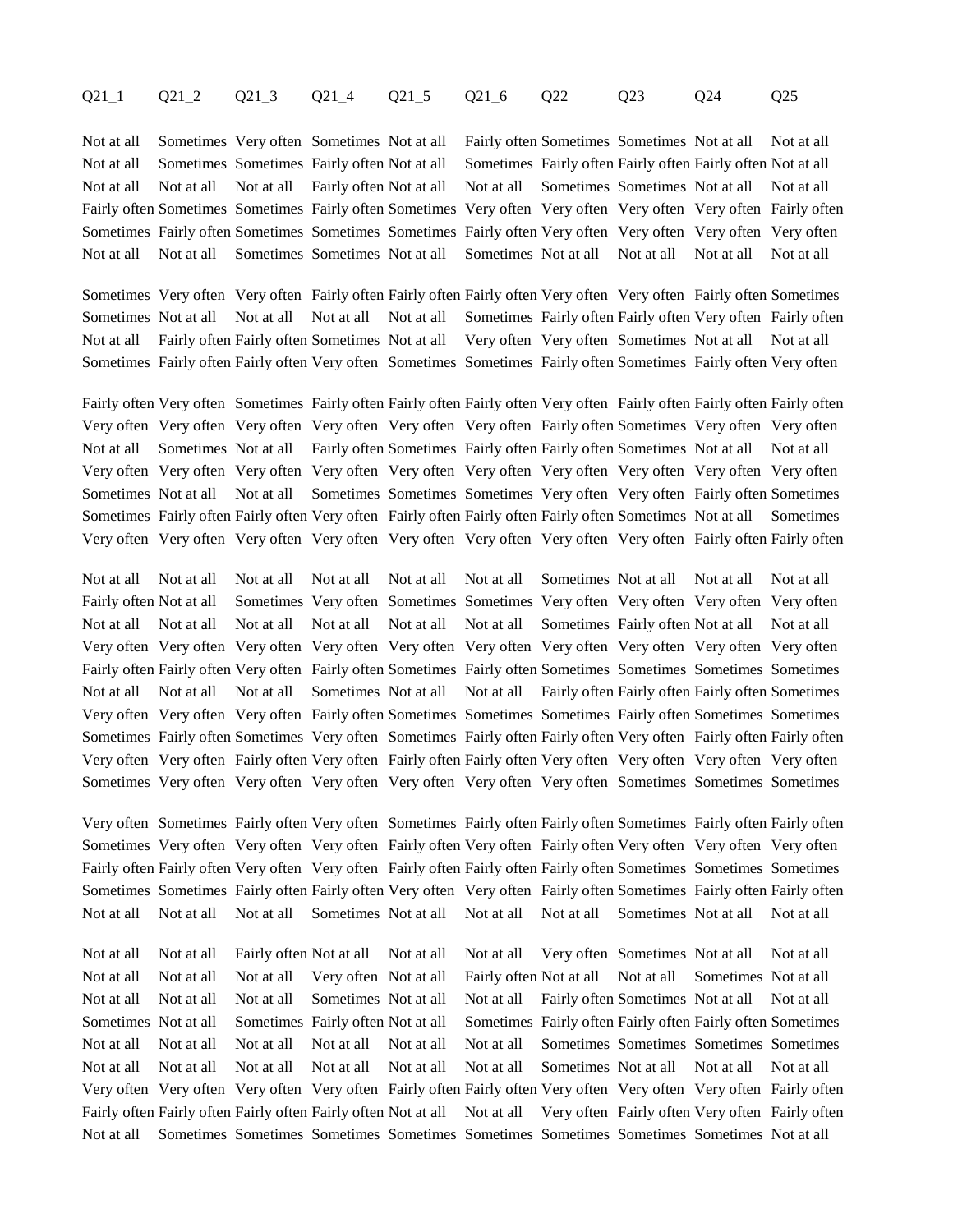Not at all Not at all Not at all Not at all Not at all Not at all Not at all Not at all Not at all Not at all Very often Very often Fairly often Very often Fairly often Fairly often Very often Very often Very often Very often Sometimes Fairly often Sometimes Very often Sometimes Sometimes Sometimes Sometimes Sometimes Fairly often

Not at all Not at all Not at all Sometimes Not at all Not at all Very often Sometimes Sometimes Not at all Not at all Not at all Not at all Not at all Fairly often Sometimes Fairly often Not at all Sometimes Not at all Not at all Not at all Not at all Not at all Not at all Not at all Not at all Not at all Not at all Not at all Very often Fairly often Fairly often Very often Very often Fairly often Fairly often Fairly often Fairly often Fairly often Very often Sometimes Sometimes Very often Very often Sometimes Sometimes Sometimes Sometimes Sometimes Fairly often Very often Not at all Not at all Sometimes Sometimes Fairly often Sometimes Very often Very often Not at all Sometimes Fairly often Very often Very often Fairly often Fairly often Sometimes Sometimes Sometimes Not at all Not at all Not at all Not at all Not at all Sometimes Sometimes Not at all Not at all Not at all Sometimes Sometimes Fairly often Fairly often Sometimes Sometimes Very often Fairly often Fairly often Sometimes Sometimes Sometimes Not at all Sometimes Not at all Sometimes Sometimes Not at all Sometimes Sometimes

Sometimes Sometimes Sometimes Sometimes Sometimes Sometimes Sometimes Sometimes Sometimes Sometimes Not at all Fairly often Fairly often Very often Fairly often Fairly often Not at all Sometimes Not at all Sometimes

Not at all Not at all Fairly often Very often Not at all Sometimes Sometimes Sometimes Sometimes Sometimes Very often Very often Very often Very often Fairly often Fairly often Sometimes Very often Very often Very often Sometimes Not at all Sometimes Fairly often Not at all Not at all Sometimes Sometimes Not at all Not at all Not at all Not at all Sometimes Sometimes Sometimes Sometimes Fairly often Not at all Not at all Not at all Not at all Not at all Not at all Not at all Not at all Not at all Not at all Not at all Not at all Not at all Not at all Not at all Fairly often Fairly often Fairly often Sometimes Fairly often Fairly often Fairly often Not at all Sometimes Sometimes Sometimes Sometimes Sometimes Sometimes Fairly often Very often Sometimes Sometimes

Sometimes Sometimes Not at all Sometimes Sometimes Sometimes Sometimes Not at all Not at all Not at all Not at all Not at all Not at all Very often Sometimes Sometimes Sometimes Sometimes Sometimes Sometimes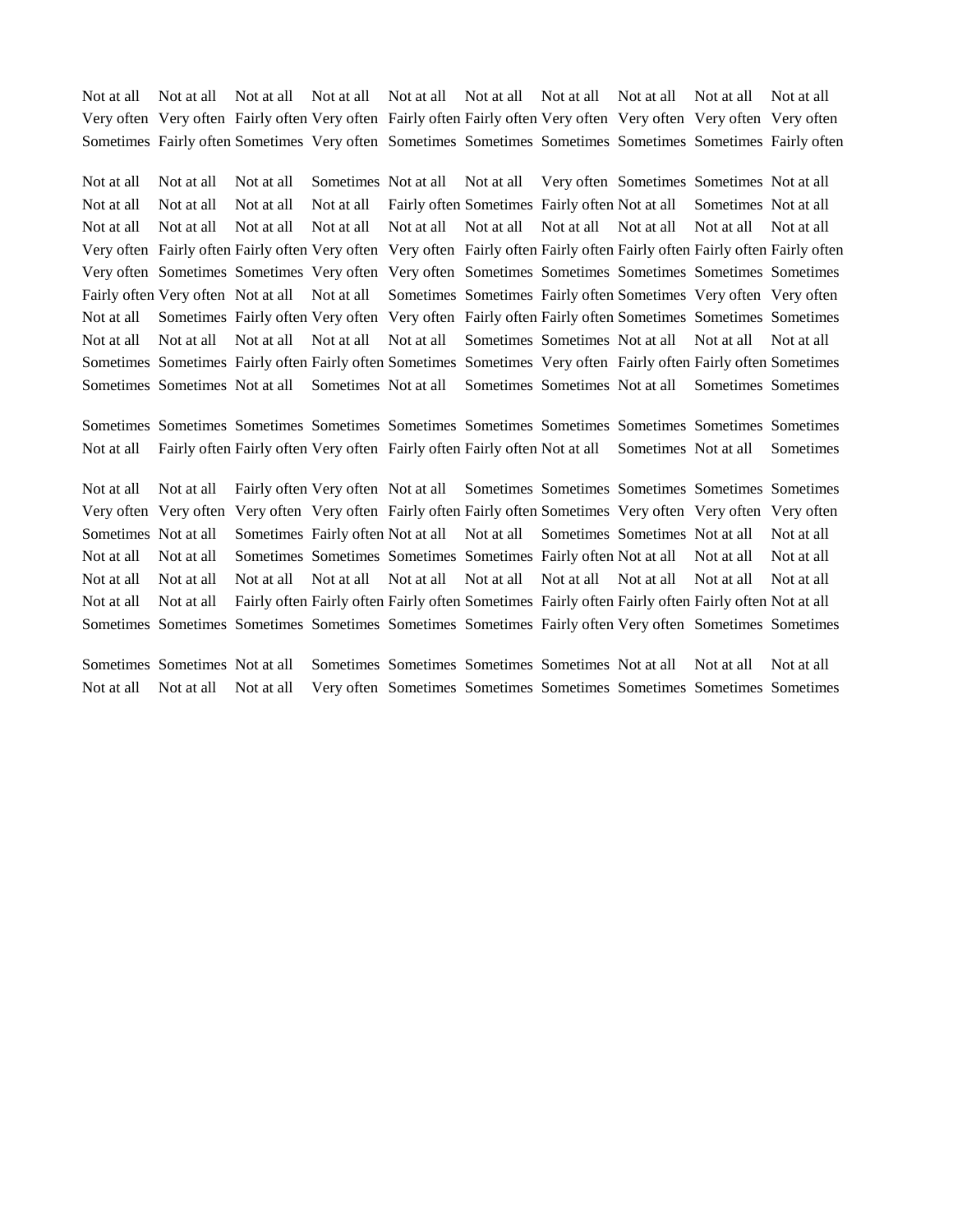| Q27<br>Q26<br>Q28<br>Q29                   | Q30<br>Q32     | $Q$ 34<br>Q33 | Q34_6_TE2Q35_1         |  |
|--------------------------------------------|----------------|---------------|------------------------|--|
| Sometimes Sometimes No                     | N <sub>o</sub> |               |                        |  |
| Sometimes Not at all Not at all Yes        | #1 No Pove Yes | 400 level     | Sometimes              |  |
| Not at all Not at all Not at all No        | No             |               |                        |  |
| Sometimes Fairly often Sometimes Yes       | #3 Good He No  |               |                        |  |
| Very often Very often Very often Yes       | #6 Clean W No  |               |                        |  |
| Not at all Not at all Sometimes No         | No             |               |                        |  |
| Fairly often Sometimes Sometimes Yes       | #2 Zero Hul No |               |                        |  |
| Very often Sometimes Sometimes No          | No             |               |                        |  |
| Sometimes Sometimes No                     | No             |               |                        |  |
| Fairly often Fairly often Very often Yes   | #3 Good He No  |               |                        |  |
| Fairly often Fairly often Sometimes No     | Yes            | Other         | It's a 400-8(Sometimes |  |
| Fairly often Fairly often Sometimes Yes    | #1 No Pove No  |               |                        |  |
| Fairly often Sometimes Sometimes No        | No             |               |                        |  |
| Very often Very often Very often Yes       | #1 No Pove No  |               |                        |  |
| Sometimes Sometimes Not at all Yes         | #7 Affordal No |               |                        |  |
| Not at all Sometimes Sometimes Yes         | #2 Zero Hu⊧No  |               |                        |  |
| Fairly often Fairly often Fairly often Yes | #3 Good He No  |               |                        |  |
| Not at all Not at all Not at all No        | Yes            | Other         | 400/800 Not at all     |  |
| Fairly often Fairly often Fairly often No  | No             |               |                        |  |
| Not at all Not at all Not at all No        | No             |               |                        |  |
| Very often Very often Fairly often Yes     | #3 Good He Yes | 300 level     | Very often             |  |
| Sometimes Sometimes Yes                    | #1 No Pove Yes | 100 level     | Not at all             |  |
| Sometimes Not at all Not at all No         | No             |               |                        |  |
| Sometimes Sometimes No                     | No             |               |                        |  |
| Fairly often Very often Fairly often No    | No             |               |                        |  |
| Very often Very often Very often Yes       | #3 Good He No  |               |                        |  |
| Sometimes Sometimes No                     | <b>No</b>      |               |                        |  |
| Very often Fairly often Sometimes No       | No             |               |                        |  |
| Very often Fairly often Very often Yes     | #8 Decent VNo  |               |                        |  |
| Sometimes Sometimes No                     | No             |               |                        |  |
| Very often Sometimes Fairly often No       | No             |               |                        |  |
| Not at all Not at all Not at all No        | No             |               |                        |  |
| Not at all Not at all Not at all No        | No             |               |                        |  |
| Not at all Not at all Not at all No        | No             |               |                        |  |
| Not at all Not at all Not at all No        | No             |               |                        |  |
| Fairly often Sometimes Sometimes No        | No             |               |                        |  |
| Not at all Sometimes Not at all No         | $\rm No$       |               |                        |  |
| Not at all Not at all Not at all No        | $\rm No$       |               |                        |  |
| Very often Sometimes Very often No         | $\rm No$       |               |                        |  |
| Fairly often Fairly often Fairly often No  | No             |               |                        |  |
| Sometimes Sometimes Not at all Yes         | #2 Zero Hu⊦No  |               |                        |  |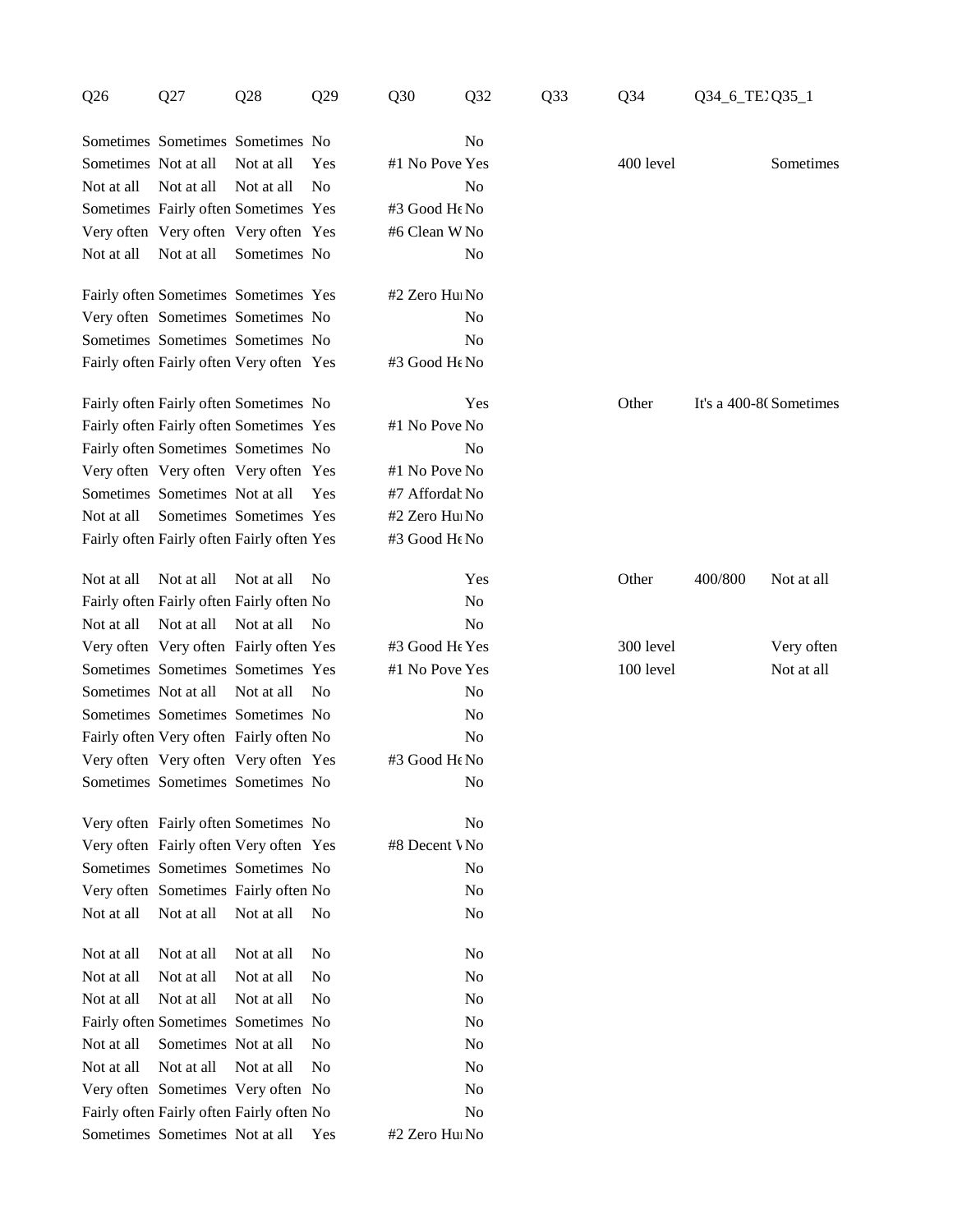| Fairly often Very often Very often No<br>No<br>No<br>Fairly often Sometimes Fairly often No<br>No<br>Not at all Sometimes Sometimes No<br>Not at all Not at all Not at all No<br>Yes<br>Not at all Not at all Not at all No<br>Yes<br>Other<br>Fairly often Fairly often Very often No<br>No<br>No<br>Sometimes Sometimes No<br>No<br>Not at all Fairly often Very often No<br>Very often Sometimes Sometimes Yes<br>#6 Clean W No<br>Not at all Not at all Not at all No<br>No<br>N <sub>0</sub><br>Not at all Not at all Sometimes No<br>Sometimes Sometimes Not at all Yes<br>#12 Respon No<br>No<br>Sometimes Sometimes No<br>N <sub>0</sub><br>Sometimes Not at all Not at all No<br>No<br>Sometimes Sometimes No<br>Very often Very often Very often No<br>200 level<br>Yes<br>Not at all Not at all Not at all No<br>No<br>Not at all Not at all No<br>No<br>Not at all<br>Not at all Not at all Not at all No<br>No<br>No<br>Not at all Not at all Not at all No<br>Fairly often Sometimes Sometimes Yes<br>#1 No Pove No<br>Not at all Not at all Not at all No<br>No<br>400 level<br>Sometimes Not at all Sometimes Yes<br>#6 Clean W Yes |                              |
|-----------------------------------------------------------------------------------------------------------------------------------------------------------------------------------------------------------------------------------------------------------------------------------------------------------------------------------------------------------------------------------------------------------------------------------------------------------------------------------------------------------------------------------------------------------------------------------------------------------------------------------------------------------------------------------------------------------------------------------------------------------------------------------------------------------------------------------------------------------------------------------------------------------------------------------------------------------------------------------------------------------------------------------------------------------------------------------------------------------------------------------------------------|------------------------------|
|                                                                                                                                                                                                                                                                                                                                                                                                                                                                                                                                                                                                                                                                                                                                                                                                                                                                                                                                                                                                                                                                                                                                                     |                              |
|                                                                                                                                                                                                                                                                                                                                                                                                                                                                                                                                                                                                                                                                                                                                                                                                                                                                                                                                                                                                                                                                                                                                                     |                              |
|                                                                                                                                                                                                                                                                                                                                                                                                                                                                                                                                                                                                                                                                                                                                                                                                                                                                                                                                                                                                                                                                                                                                                     |                              |
|                                                                                                                                                                                                                                                                                                                                                                                                                                                                                                                                                                                                                                                                                                                                                                                                                                                                                                                                                                                                                                                                                                                                                     | Not at all<br>Graduate level |
|                                                                                                                                                                                                                                                                                                                                                                                                                                                                                                                                                                                                                                                                                                                                                                                                                                                                                                                                                                                                                                                                                                                                                     | Law school Not at all        |
|                                                                                                                                                                                                                                                                                                                                                                                                                                                                                                                                                                                                                                                                                                                                                                                                                                                                                                                                                                                                                                                                                                                                                     |                              |
|                                                                                                                                                                                                                                                                                                                                                                                                                                                                                                                                                                                                                                                                                                                                                                                                                                                                                                                                                                                                                                                                                                                                                     |                              |
|                                                                                                                                                                                                                                                                                                                                                                                                                                                                                                                                                                                                                                                                                                                                                                                                                                                                                                                                                                                                                                                                                                                                                     |                              |
|                                                                                                                                                                                                                                                                                                                                                                                                                                                                                                                                                                                                                                                                                                                                                                                                                                                                                                                                                                                                                                                                                                                                                     |                              |
|                                                                                                                                                                                                                                                                                                                                                                                                                                                                                                                                                                                                                                                                                                                                                                                                                                                                                                                                                                                                                                                                                                                                                     |                              |
|                                                                                                                                                                                                                                                                                                                                                                                                                                                                                                                                                                                                                                                                                                                                                                                                                                                                                                                                                                                                                                                                                                                                                     |                              |
|                                                                                                                                                                                                                                                                                                                                                                                                                                                                                                                                                                                                                                                                                                                                                                                                                                                                                                                                                                                                                                                                                                                                                     |                              |
|                                                                                                                                                                                                                                                                                                                                                                                                                                                                                                                                                                                                                                                                                                                                                                                                                                                                                                                                                                                                                                                                                                                                                     |                              |
|                                                                                                                                                                                                                                                                                                                                                                                                                                                                                                                                                                                                                                                                                                                                                                                                                                                                                                                                                                                                                                                                                                                                                     |                              |
|                                                                                                                                                                                                                                                                                                                                                                                                                                                                                                                                                                                                                                                                                                                                                                                                                                                                                                                                                                                                                                                                                                                                                     |                              |
|                                                                                                                                                                                                                                                                                                                                                                                                                                                                                                                                                                                                                                                                                                                                                                                                                                                                                                                                                                                                                                                                                                                                                     | Fairly often                 |
|                                                                                                                                                                                                                                                                                                                                                                                                                                                                                                                                                                                                                                                                                                                                                                                                                                                                                                                                                                                                                                                                                                                                                     |                              |
|                                                                                                                                                                                                                                                                                                                                                                                                                                                                                                                                                                                                                                                                                                                                                                                                                                                                                                                                                                                                                                                                                                                                                     |                              |
|                                                                                                                                                                                                                                                                                                                                                                                                                                                                                                                                                                                                                                                                                                                                                                                                                                                                                                                                                                                                                                                                                                                                                     |                              |
|                                                                                                                                                                                                                                                                                                                                                                                                                                                                                                                                                                                                                                                                                                                                                                                                                                                                                                                                                                                                                                                                                                                                                     |                              |
|                                                                                                                                                                                                                                                                                                                                                                                                                                                                                                                                                                                                                                                                                                                                                                                                                                                                                                                                                                                                                                                                                                                                                     |                              |
|                                                                                                                                                                                                                                                                                                                                                                                                                                                                                                                                                                                                                                                                                                                                                                                                                                                                                                                                                                                                                                                                                                                                                     |                              |
|                                                                                                                                                                                                                                                                                                                                                                                                                                                                                                                                                                                                                                                                                                                                                                                                                                                                                                                                                                                                                                                                                                                                                     | Sometimes                    |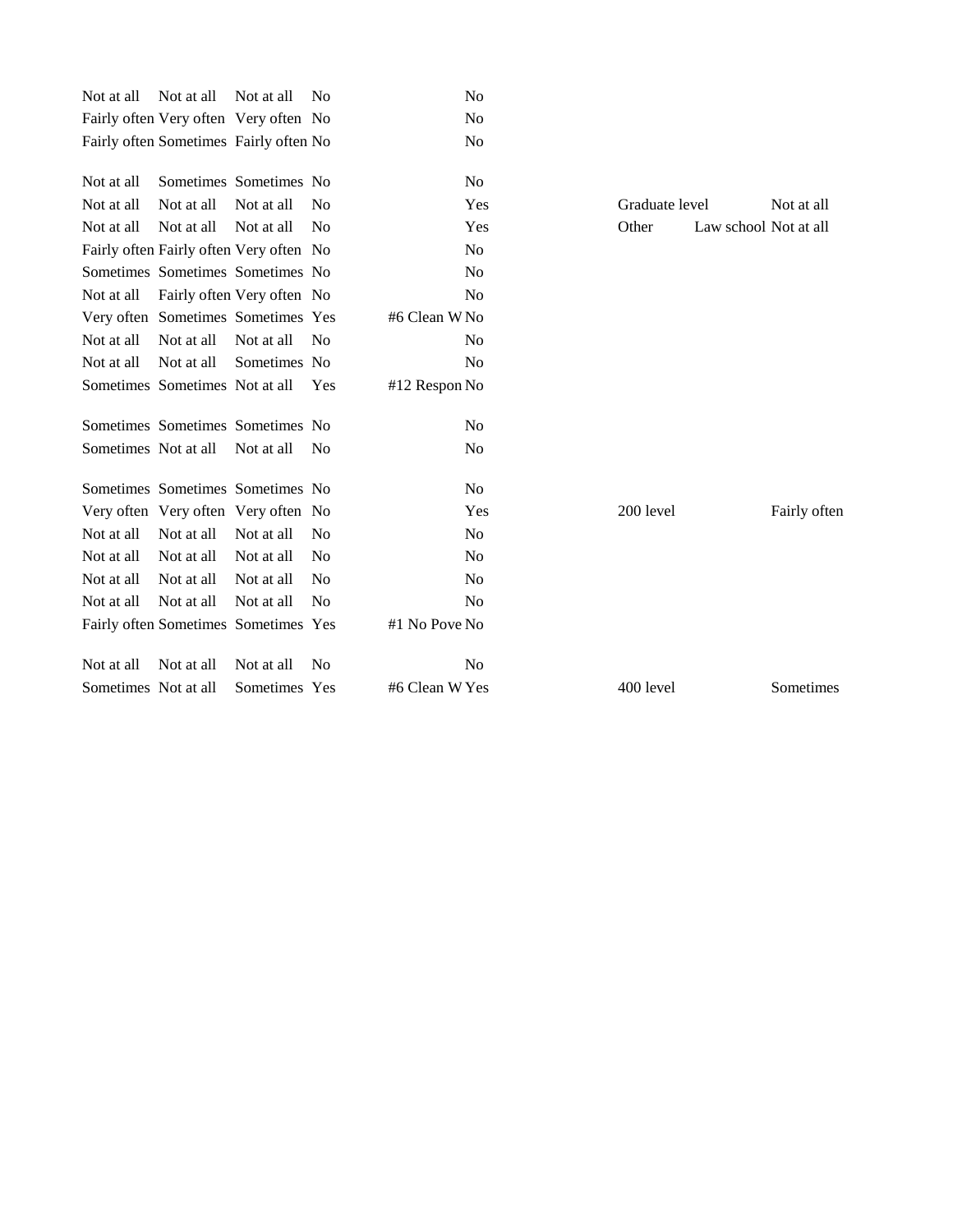| Q35_2 Q35_3 Q35_4 Q35_5 Q36_1 Q36_2 Q36_3 Q36_4 Q36_5 Q37_1 |  |  |  |  |  |  |  |  |
|-------------------------------------------------------------|--|--|--|--|--|--|--|--|
|-------------------------------------------------------------|--|--|--|--|--|--|--|--|

Very often Sometimes Sometimes Fairly often Fairly often Fairly often Fairly often Fairly often Not at all Sometimes

Sometimes Sometimes Not at all Sometimes Very often Very often Very often Very often Very often Fairly often

Not at all Not at all Not at all Not at all Not at all Not at all Not at all Not at all Sometimes Not at all

Fairly often Fairly often Fairly often Sometimes Very often Very often Very often Very often Very often Not at all Not at all Not at all Sometimes Not at all Sometimes Very often Sometimes Sometimes Sometimes Not at all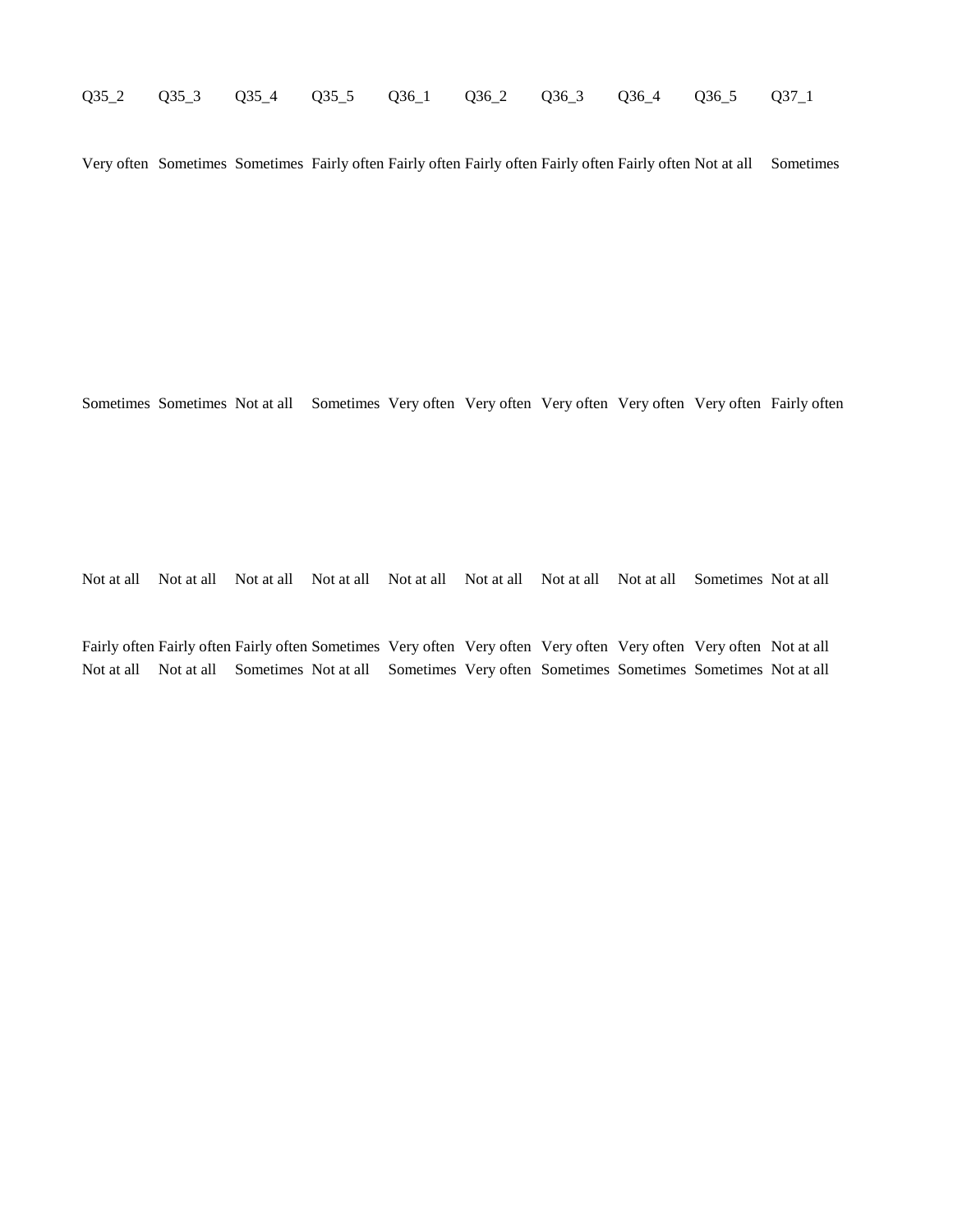|  | Sometimes Sometimes Fairly often Fairly often Not at all Not at all Not at all Not at all Not at all Not at all  |  |  |  |
|--|------------------------------------------------------------------------------------------------------------------|--|--|--|
|  | Not at all Sometimes Fairly often Fairly often Not at all Not at all Not at all Not at all Not at all Not at all |  |  |  |

Fairly often Fairly often Fairly often Fairly often Sometimes Sometimes Fairly often Fairly often Fairly often Fairly often

Sometimes Fairly often Very often Very often Very often Very often Very often Sometimes Fairly often Not at all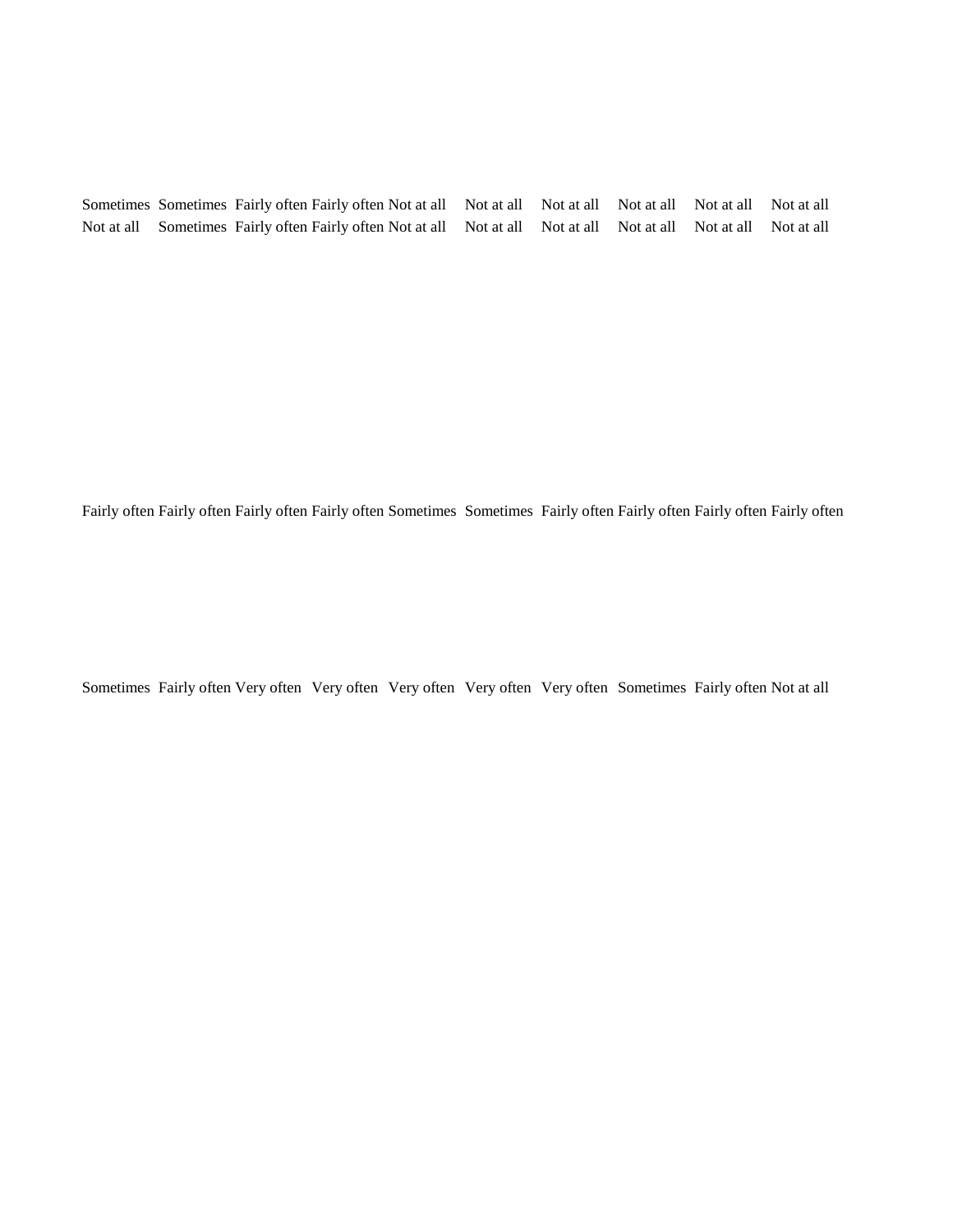|  |  |  |  |  |  | Q37_2 Q37_3 Q37_4 Q37_5 Q37_6 Q38 Q39 Q40 Q41 Q42 |  |  |  |
|--|--|--|--|--|--|---------------------------------------------------|--|--|--|
|--|--|--|--|--|--|---------------------------------------------------|--|--|--|

Sometimes Sometimes Sometimes Not at all Fairly often Very often Very often Fairly often Sometimes Fairly often

Fairly often Sometimes Very often Fairly often Fairly often Very often Very often Very often Fairly often Fairly often

Not at all Not at all Not at all Not at all Not at all Sometimes Not at all Not at all Not at all Not at all

Fairly often Fairly often Very often Fairly often Fairly often Fairly often Fairly often Sometimes Sometimes Sometimes Sometimes Fairly often Sometimes Not at all Sometimes Sometimes Sometimes Not at all Not at all Sometimes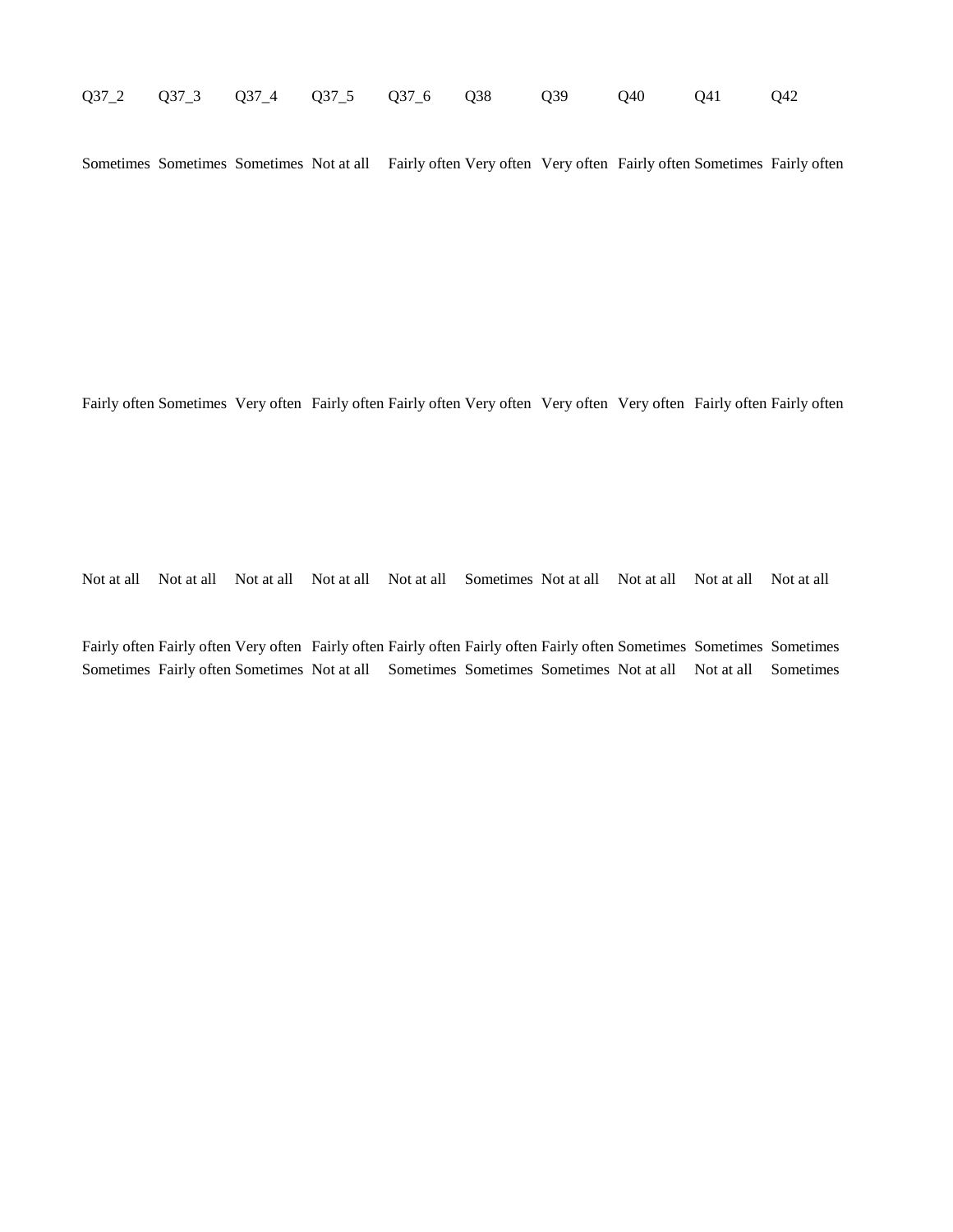Not at all Not at all Not at all Fairly often Sometimes Fairly often Not at all Sometimes Not at all Not at all Not at all Not at all Not at all Not at all Not at all Not at all Not at all Not at all Not at all Not at all

Very often Fairly often Very often Fairly often Fairly often Fairly often Fairly often Fairly often Fairly often Fairly often

Sometimes Sometimes Very often Sometimes Sometimes Very often Sometimes Sometimes Sometimes Fairly often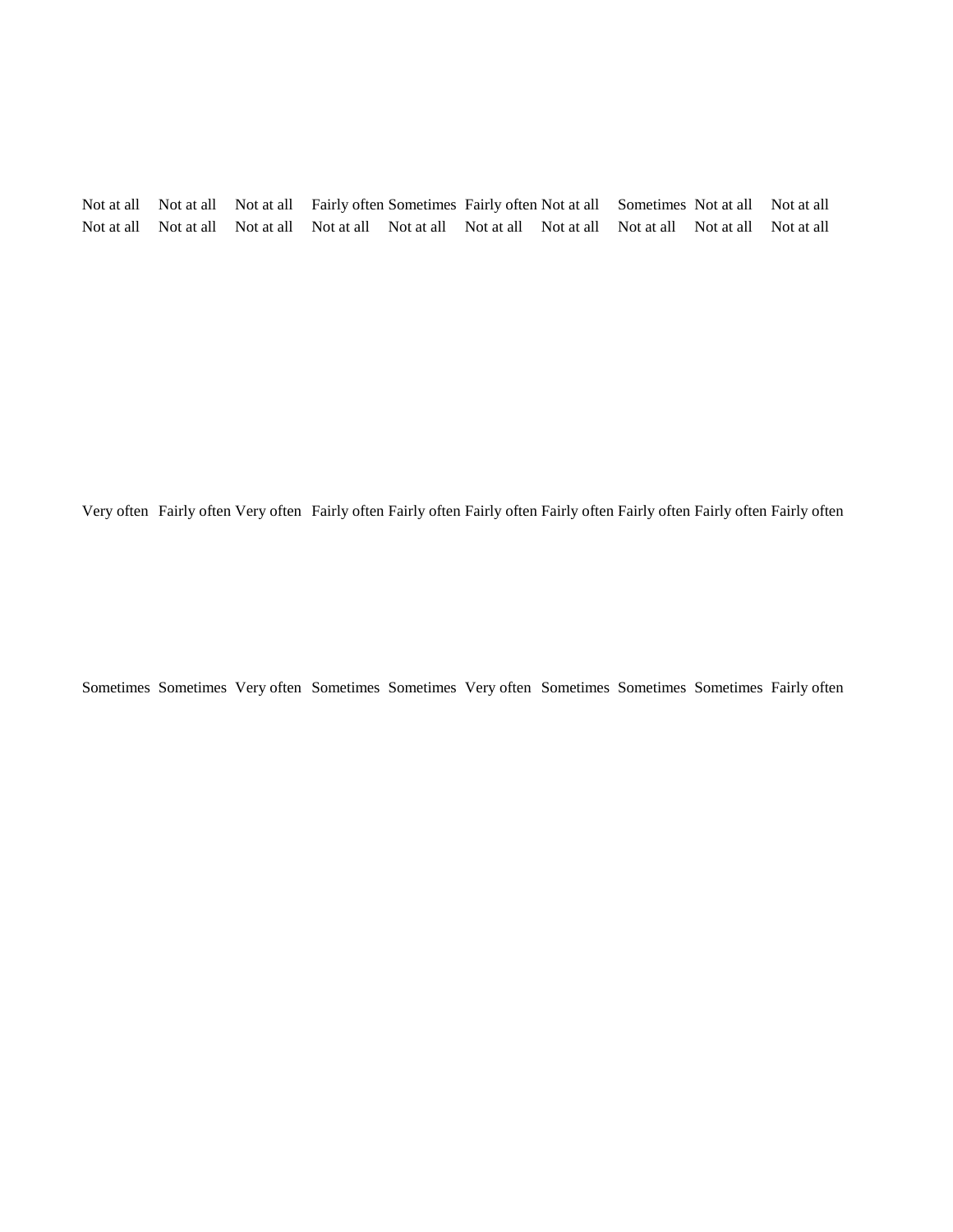| Q43<br>$Q$ 44<br>Q45         | Q46<br>$Q47$ <sub>-Id</sub><br>Q48 | Q49_5_TE2Q50<br>$Q50\_5\_TE$<br>$Q$ 49                                                               |  |  |  |
|------------------------------|------------------------------------|------------------------------------------------------------------------------------------------------|--|--|--|
|                              |                                    | Lack of time The course<br>Personal interest                                                         |  |  |  |
| Not at all Not at all Yes    | #1 No Pove F_3ikAD1U No            | Personal interest, Subjec Other none of the                                                          |  |  |  |
|                              |                                    | Personal int students nee Lack of time, Lack of int                                                  |  |  |  |
|                              |                                    | Personal interest, Subjec Other no real barri                                                        |  |  |  |
|                              |                                    | Personal interest, Subjec Lack of information or r                                                   |  |  |  |
|                              |                                    | Personal interest, Subjec Other Course struc                                                         |  |  |  |
|                              |                                    |                                                                                                      |  |  |  |
|                              |                                    | Personal interest, Subjec Other<br>Nothing pre                                                       |  |  |  |
|                              |                                    | Personal interest, Subjec Other<br><b>NANANA</b>                                                     |  |  |  |
|                              |                                    | Personal interest, Subjec Other Humans ins                                                           |  |  |  |
|                              |                                    | Personal interest Lack of time                                                                       |  |  |  |
| Fairly often Fairly often No | F_1LzobZn No                       | Personal interest, Subjec Institutional barriers                                                     |  |  |  |
|                              |                                    | Personal interest, Subjec Lack of resc In other cou                                                  |  |  |  |
|                              |                                    | Personal interest, Subjec Lack of time                                                               |  |  |  |
|                              |                                    | Personal interest, Subjec Lack of resources                                                          |  |  |  |
|                              |                                    | Subject is naturally inclu Lack of time                                                              |  |  |  |
|                              |                                    | Personal interest, Subjec Lack of information or re                                                  |  |  |  |
|                              |                                    | Subject is naturally inclu Lack of time                                                              |  |  |  |
|                              |                                    |                                                                                                      |  |  |  |
| Not at all Not at all No     | F_uamv5uj'No                       | Subject is n '- Which is 'Other Not (directl<br>Personal interest, Subjec Lack of resources, Lack of |  |  |  |
|                              |                                    | Other It is challen Other It is challen                                                              |  |  |  |
|                              |                                    |                                                                                                      |  |  |  |
| Sometimes Sometimes Yes      | #3 Good H¢F_2ZITgOI No             | Personal int Ethical and Other NoneNone                                                              |  |  |  |
| Sometimes Sometimes No       | F_9t4VKwlNo                        | Personal interest Lack of information or re                                                          |  |  |  |
|                              |                                    | Personal interest, Subjec Lack of time                                                               |  |  |  |
|                              |                                    | Personal interest, Subjec Other Nothing, just                                                        |  |  |  |
|                              |                                    | Personal int In graduate Lack of time Courses are                                                    |  |  |  |
|                              |                                    | Subject is naturally inclu Other Nothing pre                                                         |  |  |  |
|                              |                                    | Personal interest Lack of time                                                                       |  |  |  |
|                              |                                    | Personal interest, Subjec Other                                                                      |  |  |  |
|                              |                                    | Subject is n Industry net Lack of time                                                               |  |  |  |
|                              |                                    | Personal interest Other ADPR work                                                                    |  |  |  |
|                              |                                    | Subject is naturally inclu Lack of time                                                              |  |  |  |
|                              |                                    | Subject is naturally inclu Lack of interest                                                          |  |  |  |
|                              |                                    | Subject is naturally inclu Other I teach bioc                                                        |  |  |  |
|                              |                                    | Personal interest Lack of time                                                                       |  |  |  |
|                              |                                    | Other I am not nec Lack of time                                                                      |  |  |  |
|                              |                                    | Subject is naturally inclu Other I do incorpo                                                        |  |  |  |
|                              |                                    | Personal interest Lack of time                                                                       |  |  |  |
|                              |                                    |                                                                                                      |  |  |  |
|                              |                                    | Other None Other I don't think                                                                       |  |  |  |
|                              |                                    | Subject is naturally inclu Other nonenone                                                            |  |  |  |
|                              |                                    | Subject is naturally inclu Other Nothing                                                             |  |  |  |
|                              |                                    | Personal interest Lack of time                                                                       |  |  |  |
|                              |                                    |                                                                                                      |  |  |  |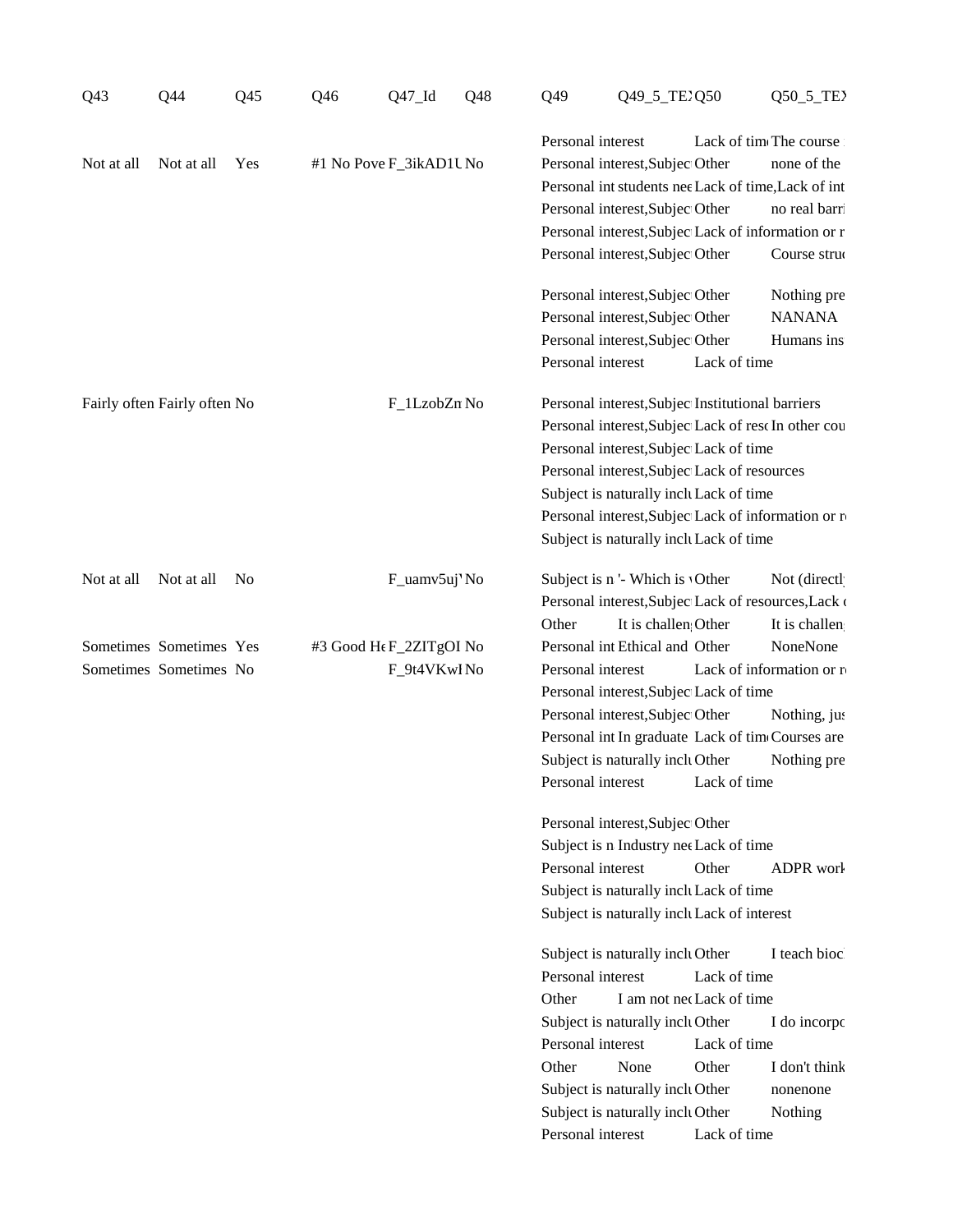|                          |               | No interest Lack of information or re<br>Other        |
|--------------------------|---------------|-------------------------------------------------------|
|                          |               | Subject is naturally inclu Lack of resources, Lack of |
|                          |               | Personal interest, Subjec Lack of information or re   |
|                          |               |                                                       |
|                          |               | Personal interest, Subjec Lack of time                |
| Not at all Not at all No | F_31LXy3N No  | Personal interest, Subjec Lack of resources, Lack of  |
| Not at all Not at all No | F_21sJFFSs No | Lack of infc Lack of clea<br>Personal interest        |
|                          |               | Personal interest, Subjec Other<br>Sustainabili       |
|                          |               | Lack of time<br>Personal interest                     |
|                          |               | Subject is naturally inclu Other<br>The intersed      |
|                          |               | Personal interest, Subjec Lack of time                |
|                          |               | Personal interest<br>Other<br>Not really a            |
|                          |               | Personal interest, Subjec Lack of information or re   |
|                          |               | Personal interest, Discipl Lack of time               |
|                          |               |                                                       |
|                          |               | Personal interest, Subjec Lack of information or re   |
|                          |               | Personal interest, Subjec Lack of information or re-  |
|                          |               |                                                       |
|                          |               | Personal interest, Subjec Lack of time                |
| Sometimes Sometimes No   | F_1Cv9A4r No  | Subject is naturally inclu Lack of information or re  |
|                          |               | Personal int Course cont Lack of time There is alre   |
|                          |               | Other<br>Personal interest<br>course matto            |
|                          |               | Other<br>Minimal co<br>Personal interest              |
|                          |               | Disciplinary I am a syste Institutional barriers      |
|                          |               | Personal interest, Subjec Lack of time                |
|                          |               |                                                       |

Sometimes Sometimes No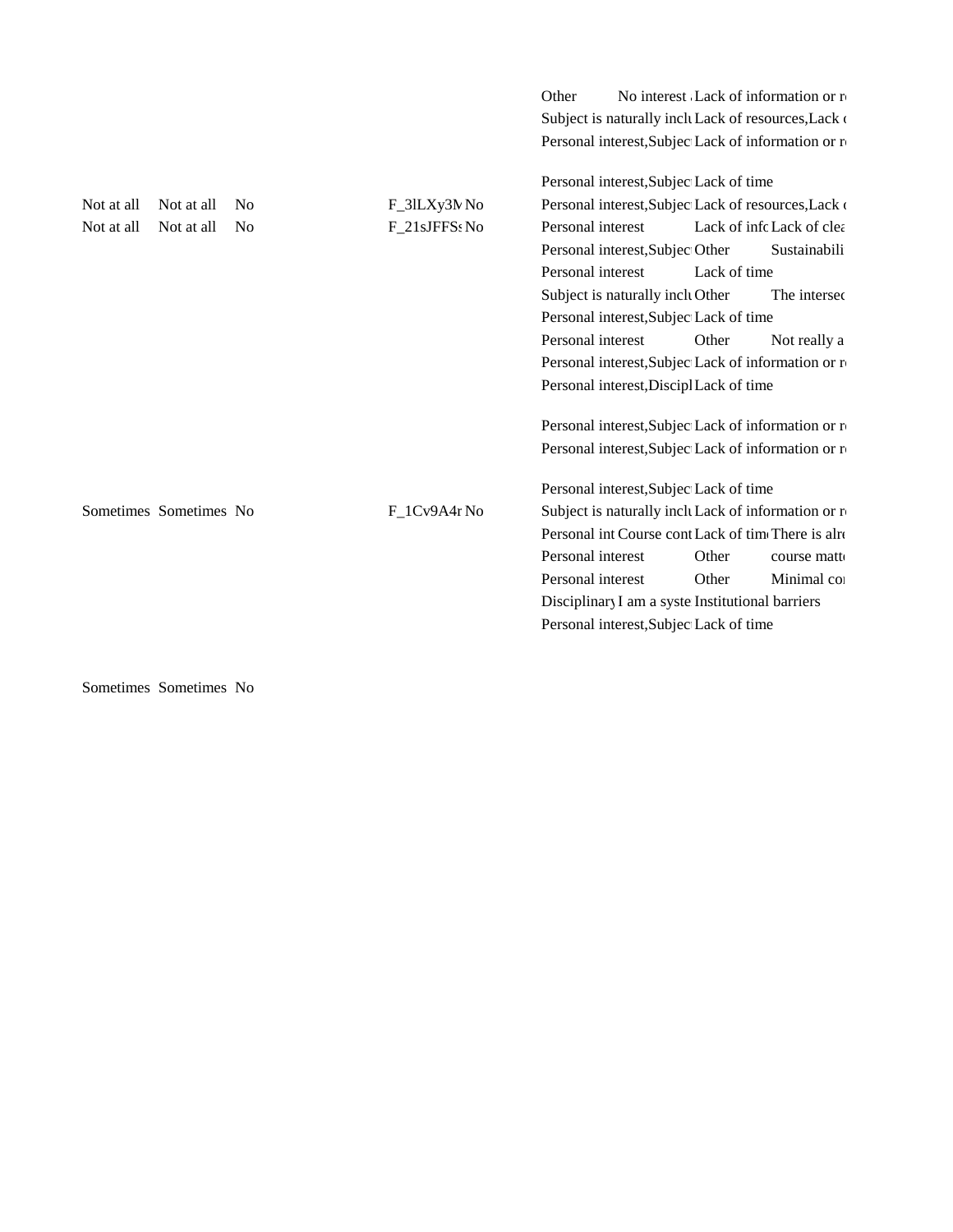esearch,Lack of resources,Lack of time

of time

esearch,Lack of time